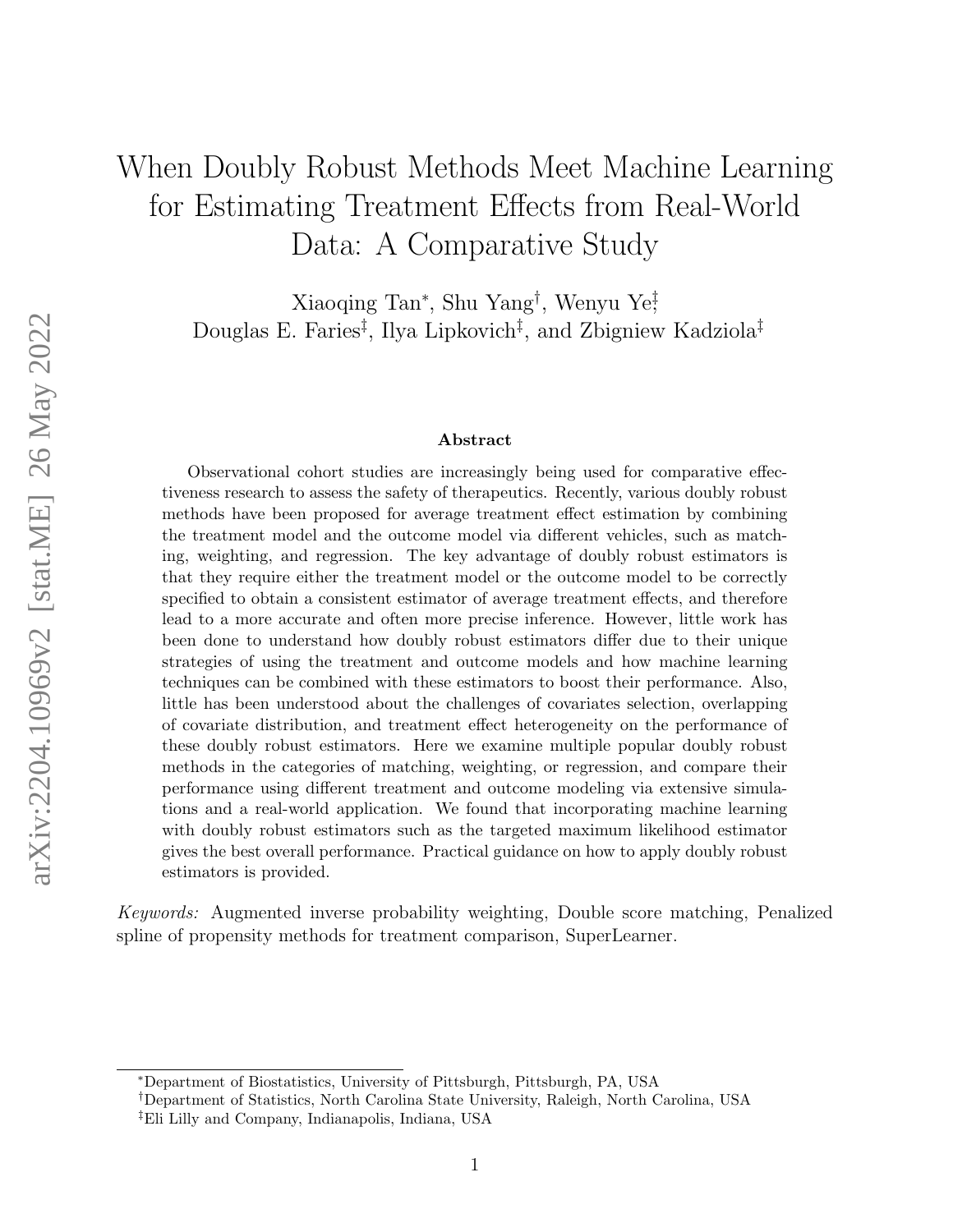## 1 Introduction

Randomized control trials (RCTs) are considered to be the gold standard for establishing the causal effects of interventions. They evaluate interventions among comparable groups. However, sometime it would be impossible to conduct RCTs due to limited resources or ethical issues. Observational studies, on the other hand, examine effects in "real world" settings without manipulation. As there is no intervention, some individuals with certain characteristics may have a different probability of being exposed to treatment than others, meaning that the covariate information between treatment groups may be highly imbalanced. Therefore, it's important to adjust for covariate imbalance issues in observational studies.

There are two ways of adjustment for observational studies. The first kind is based on the treatment model, also known as the propensity score (PS) model where the PS is defined to be the probability of being treated given covariates. The common inverse propensity treatment weighted estimator falls into this category. The idea of weighting is to create a weighted pseudo-population where treatments are "randomized". Another kind is based on the outcome model. This outcome imputation approach tries to impute the missing potential outcomes based on outcome modeling. Estimators based on PS modeling require the correct treatment model, and estimators based on outcome modeling require the correct outcome model. In practice, it's common to use linear models for PS and outcome modeling. This, however, could be problematic because linearity may be an inappropriate assumption for PS and outcomes when the response surface is nonlinear. To account for potential nonlinearity, more flexible models are needed to be considered.

Doubly robust estimators combine the above two adjustments in a fortuitous way that the causal estimator can be consistent if either the outcome model or the treatment model is correctly specified. Recently, various doubly robust estimators of different kinds such as weighting, matching, and regression have been proposed in the literature to estimate the average treatment effects (ATEs) [\(Glynn and Quinn;](#page-24-0) [2010;](#page-24-0) [van der Laan and Rubin;](#page-27-0) [2006;](#page-27-0) [Yang and Zhang;](#page-27-1) [2022;](#page-27-1) [Zhou et al.;](#page-28-0) [2019\)](#page-28-0). Although they all use the PS and outcome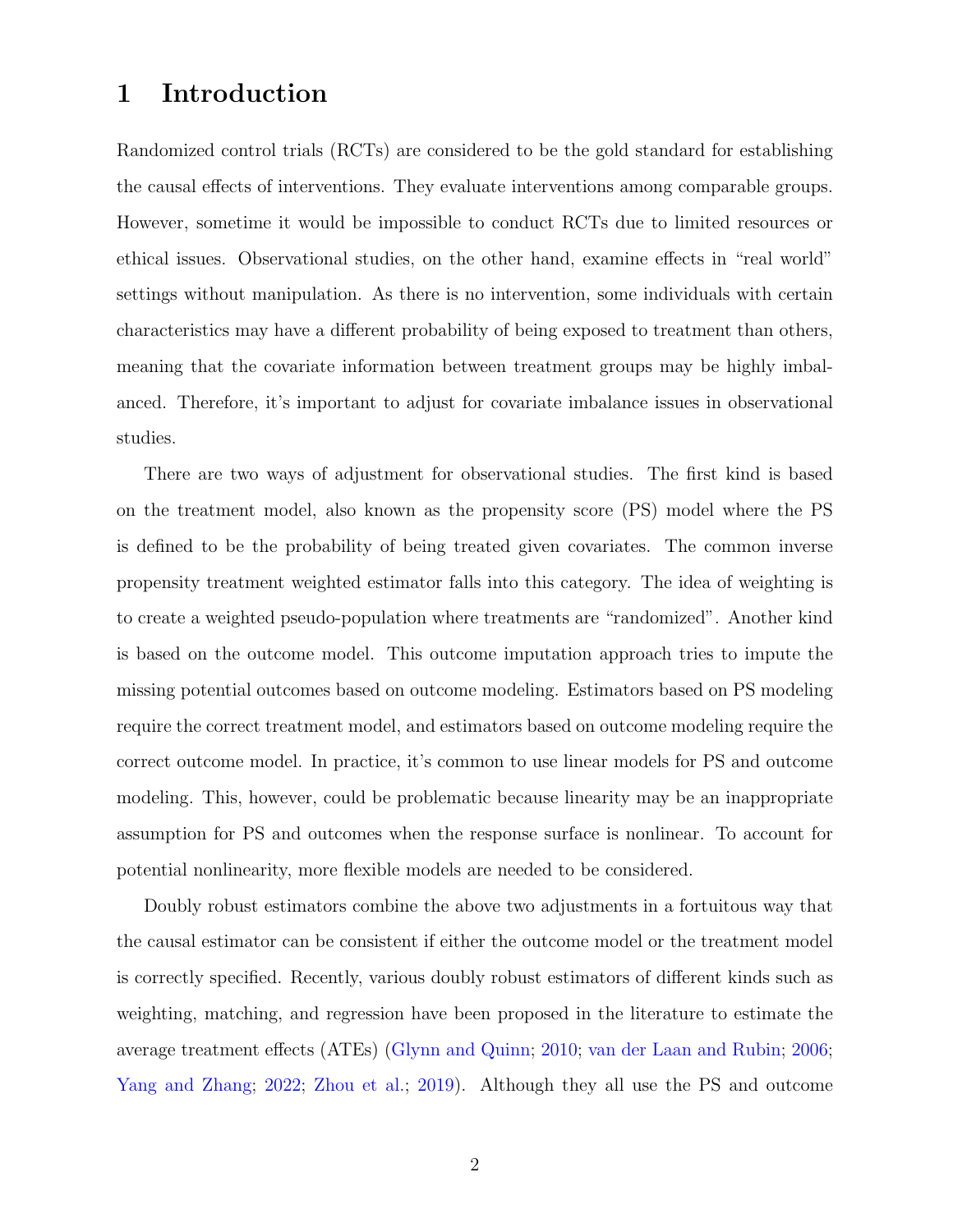mean models, they combine them differently. Also, doubly robust estimators especially the ones derived from the semiparametric efficiency theory are known to have the rate double robustness property [\(Kang and Schafer;](#page-25-0) [2007;](#page-25-0) [Chernozhukov et al.;](#page-24-1) [2018\)](#page-24-1) in the sense that they remain root- $n$  consistent and asymptotically normal when using machine learning approaches to estimating the nuisance functions. The unaddressed question is how different doubly robust estimators perform coupled with machine learning approaches. Also, little work has been done to understand the challenges of covariates selection, overlapping of covariate distribution, and treatment effect heterogeneity for doubly robust estimators.

In this paper, we review multiple popular doubly robust methods from the categories of matching, weighting, or regression, and compare their performance using different PS and outcome modeling via extensive simulations as well as a real-world application. We found that incorporating machine learning with doubly robust estimators such as the targeted maximum likelihood estimator gives the best overall performance on estimating ATEs. The main contribution of the paper is that we conduct a comprehensive evaluation of the empirical performance of estimators. Also, practical guidance in applying these estimators is provided.

The remaining article is organized as follows. In Section [2,](#page-2-0) we discuss both doubly robust estimators and singly robust estimators in detail. Section [3](#page-12-0) presents the extensive comparative simulations and Section [4](#page-19-0) reports on performance of these estimators on a real-world application. Section [5](#page-22-0) provides practical guidance and concludes the paper.

# <span id="page-2-0"></span>2 Methodology: Singly and Doubly Robust Estimators

## <span id="page-2-1"></span>2.1 Notation, Assumptions, and Estimand

All aforementioned methods are based on the potential outcomes framework [\(Neyman;](#page-25-1) [1923;](#page-25-1) [Rubin;](#page-26-0) [1974\)](#page-26-0). Let  $X_i$  be the set of observed covariates,  $A_i$  be the binary treatment indicator, and  $Y_i$  be the observed outcome for subject  $i = 1, 2, ..., n$ . Let  $Y_i(a)$  be the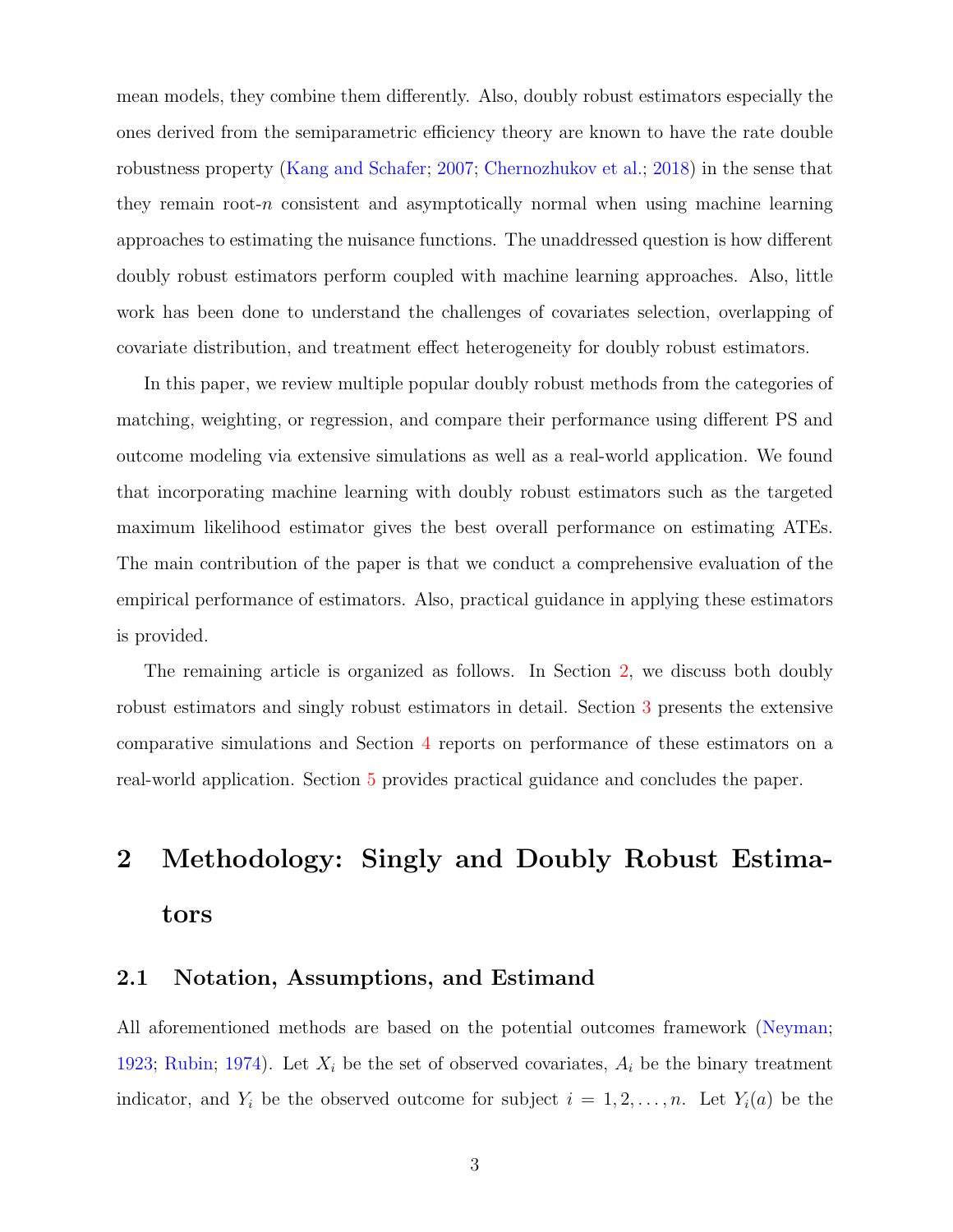potential outcome had subject i been given treatment assignment a, where  $a = 1$  is the treatment and  $a = 0$  is the control. We assume subjects are independent. The causal estimand of interest is the average treatment effect  $\tau$ , which is defined as  $\tau = E\{Y(1) Y(0)$ .

In reality, since only one of the potential outcomes is observed and another is missing, sometimes the fundamental problem of causal inference (i.e. estimating average treatment effect) is posited as a missing data problem. To estimate causal parameter  $\tau$  from data with non-randomized treatment assignment, the following causal assumptions are needed.

<span id="page-3-0"></span>Assumption 1 (Stable Unit Treatment Value) The potential outcomes of any individual are unrelated to the treatment assignment of other individuals and there is no multiple versions of the treatment. Sometimes this is referred to as "consistency" in that the observed outcome is equal to the potential outcome under the actually assigned treatment, i.e., the observed outcome is given by  $Y = Y(A) = AY(1) + (1 - A)Y(0)$ .

<span id="page-3-1"></span>Assumption 2 (Conditional unconfoundedness or treatment ignorability) Given covariates X, treatment assignment is independent of potential outcomes, i.e.  $\{Y(0), Y(1)\} \perp$  $A|X$ .

<span id="page-3-2"></span>Assumption 3 (Overlap or common support or positivity) All subjects are possible to receive either arm of treatment, i.e.,  $0 < P(A = 1|X = x) < 1 \quad \forall x \in X$ .

Assumption [1](#page-3-0) ensures there is no interference among subjects and there is no multiple versions of the treatment. For observational studies, because the exposure to treatment is not controlled, treatment may be related to the way a subject might potentially respond. Assumption [2](#page-3-1) states that it may be possible to identify all pre-treatment covariates that are predictors of treatment or outcome. If X contains all confounders, among subjects who share the same  $X$  there is no association between  $A$  and potential outcomes. A common practice, in reality, is to collect a large number of possible confounders in order to mitigate the violation of this assumption. However, including all available covariates in the analysis may introduce bias and variance of the causal effect estimator [\(Pearl;](#page-26-1) [2011;](#page-26-1)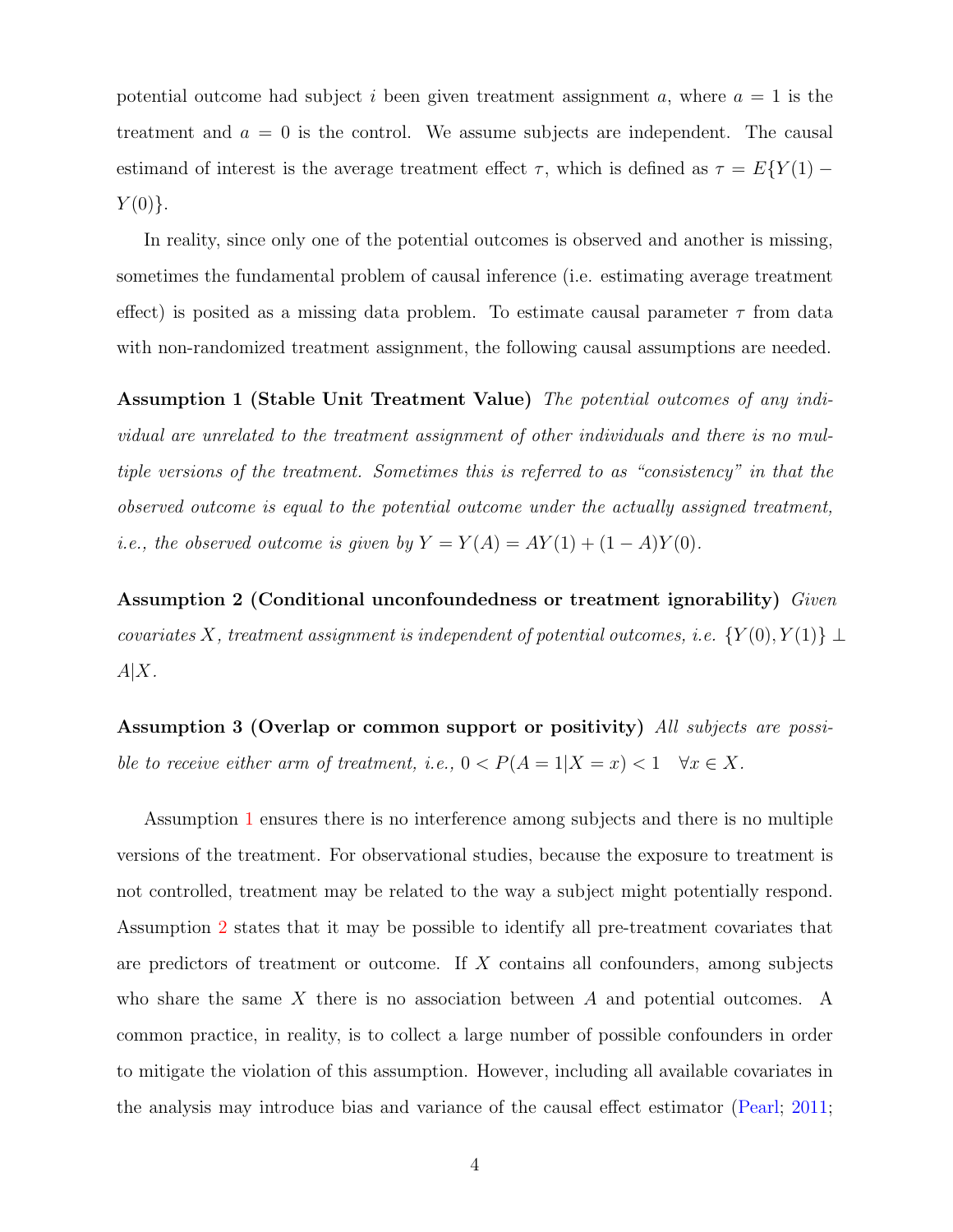[Myers et al.;](#page-25-2) [2011;](#page-25-2) [Brookhart et al.;](#page-24-2) [2006;](#page-24-2) [Yang et al.;](#page-27-2) [2020\)](#page-27-2). Variable selection is hence an important procedure when estimating ATE. Assumption [3](#page-3-2) adds a restriction on the joint distribution of treatment assignment and covariates. Overlap is an important issue in estimating treatment effects from non-randomized trials. It describes the extent to which the range of data is the same across the two treatment groups. In fact, lack of overlap may affect all types of estimators. For matching estimators, that means it is difficult to find good matches; for weighting estimators, small overlap can result in extremely large weights; and for regression estimators, they may heavily rely on extrapolation. When Assumption [3](#page-3-2) is violated, a common practice is to trim the sample to restrict inference to the one with sufficient overlap [\(Yang and Ding;](#page-27-3) [2018\)](#page-27-3), or to coarsen PS [\(Zhou et al.;](#page-28-1) [2015\)](#page-28-1).

Given the above stated assumptions, the ATE can be identified from observed data by conditioning on available covariates

<span id="page-4-0"></span>
$$
\tau = E\{Y(1)\} - E\{Y(0)\} = E\{E(Y|A=1, X) - E(Y|A=0, X)\}\tag{1}
$$

where the outer expectation is with respect to distribution of  $X$  over entire population.

In this section, we first review two kinds of *singly robust* estimators based on either outcome modeling or treatment modeling, respectively in the sense that the consistency of the estimators relies on the correctness of the underlying model. Then we review various doubly robust estimators that combine outcome modeling and treatment modeling in estimating ATE. Augmented inverse probability treatment weighting (AIPTW, [Lunceford](#page-25-3) [and Davidian](#page-25-3) [\(2004\)](#page-25-3); [Glynn and Quinn](#page-24-0) [\(2010\)](#page-24-0); [Cao et al.](#page-24-3) [\(2009\)](#page-24-3); [Robins et al.](#page-26-2) [\(2000\)](#page-26-2)) belongs to a class of weighting estimators. AIPTW is a combination of the basic inverse probability weighting estimator and a weighted average of the outcome imputation estimators. AIPTW improves the IPW estimator by fully utilizing information about both treatment and outcome. Targeted maximum likelihood estimation (TMLE, [van der Laan](#page-27-0) [and Rubin](#page-27-0) [\(2006\)](#page-27-0); [van der Laan and Rose](#page-27-4) [\(2011\)](#page-27-4)) is a regression estimator based on maximum likelihood estimation and includes a "targeting" step that optimizes the bias-variance tradeoff for the causal estimand. Double score matching (DSM, [Yang and Zhang](#page-27-1) [\(2022\)](#page-27-1); [Zhang et al.](#page-28-2) [\(2021\)](#page-28-2)) belongs to the class of matching estimators. DSM matches on both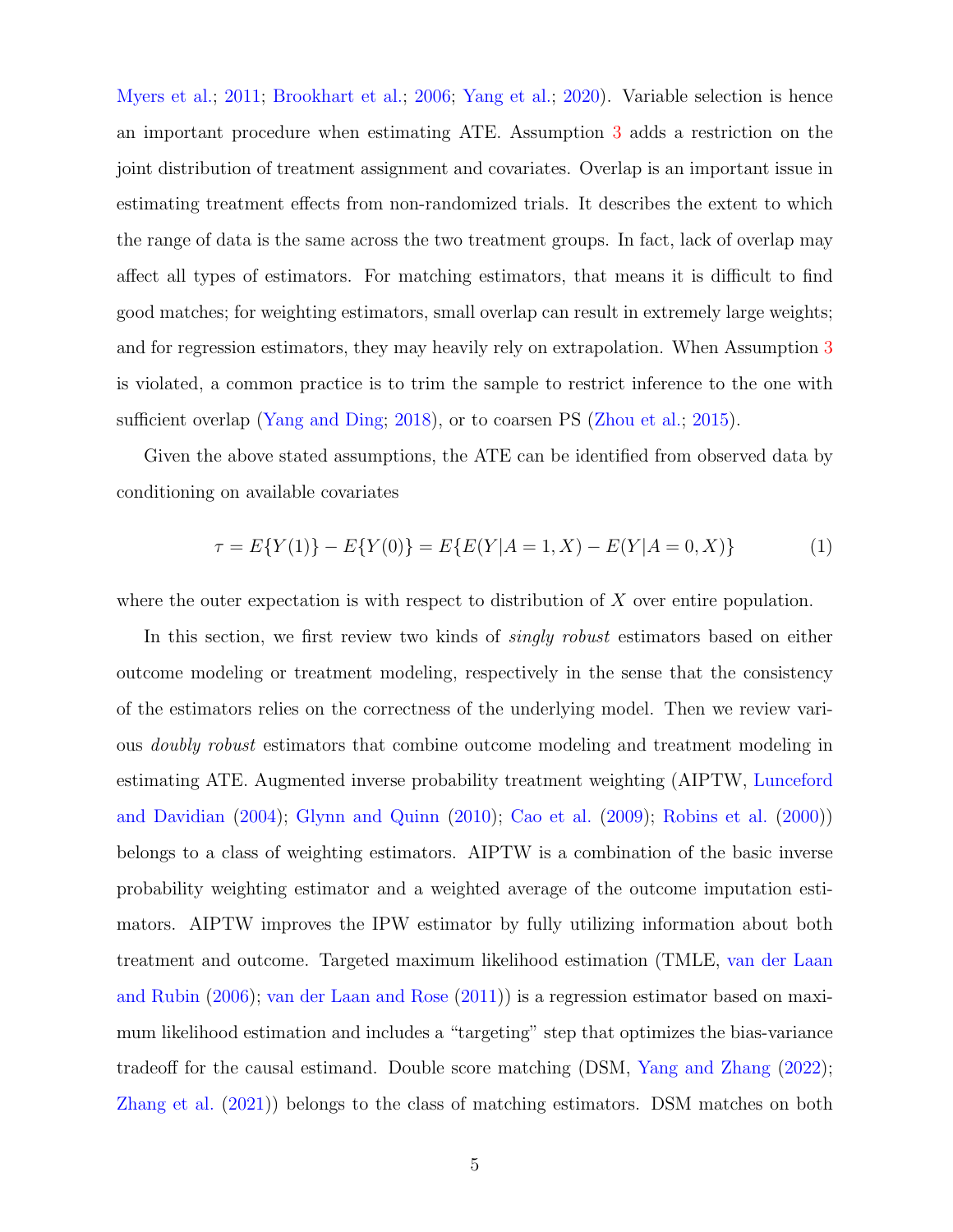propensity score and prognostic score. Penalized spline of propensity methods for treatment comparison (PENCOMP, [Zhang and Little](#page-27-5) [\(2009\)](#page-27-5); [Zhou et al.](#page-28-0) [\(2019\)](#page-28-0)) is an example of doubly robust regression estimator. PENCOMP estimates causal effects by imputing missing potential outcomes with flexible spline models using multiple imputations.

## 2.2 Estimators for ATE Based on Outcome Modeling

A traditional way to adjust for covariate imbalance in observational studies is via the formulation of a regression model for the outcome Y on A and X. That is, we can estimate the regression  $E(Y|A, X)$  by modeling on the observed data. Given the stated assumptions Section [2.1,](#page-2-1) the ATE can be identified by equation  $(1)$ .

An example of an regression imputation estimator can be obtained by fitting a linear regression of Y given A and all X, which is given by

<span id="page-5-0"></span>
$$
E(Y|A, X) = \alpha_0 + \alpha_A A + X^T \alpha_X.
$$
\n<sup>(2)</sup>

Suppose this is indeed the true regression model, by equation [\(1\)](#page-4-0),  $\tau = \alpha_0 + \alpha_A \cdot 1 + X^T \alpha_X$  $(\alpha_0 + \alpha_A \cdot 0 + X^T \alpha_X) = \alpha_A$ . The ATE can be obtained directly from the coefficient for A, i.e.  $\alpha_A$  in the regression model. If the true regression is specified, this estimator is consistent of  $\tau$ , that is,  $\hat{\alpha}_A \stackrel{p}{\rightarrow} \tau$ . Hence, this regression imputation estimator is a singly robust estimator in the sense that it is consistent when the outcome model is correctly specified.

However, model [\(2\)](#page-5-0) assumes a constant treatment effect and could be severely biased in the case of heterogeneous treatment effects. In practice, treatment effects may vary across subjects. The regression imputation estimator is usually obtained by modeling outcome separately within each treatment arm rather than by using a single model [\(2\)](#page-5-0). Note that the regression above can be made more general as a general parametric model, since Y can be of any type. The missing potential outcomes are then imputed by their predictions from the corresponding posited models. The regression imputation estimator is given by the difference in the averages of potential outcomes. This can help to address heterogeneity in treatment effects, however, the issue of model misspecification still exists. Also, in case of a near violation of Assumption [3,](#page-3-2) the outcome model-based approaches rely on extrapolation.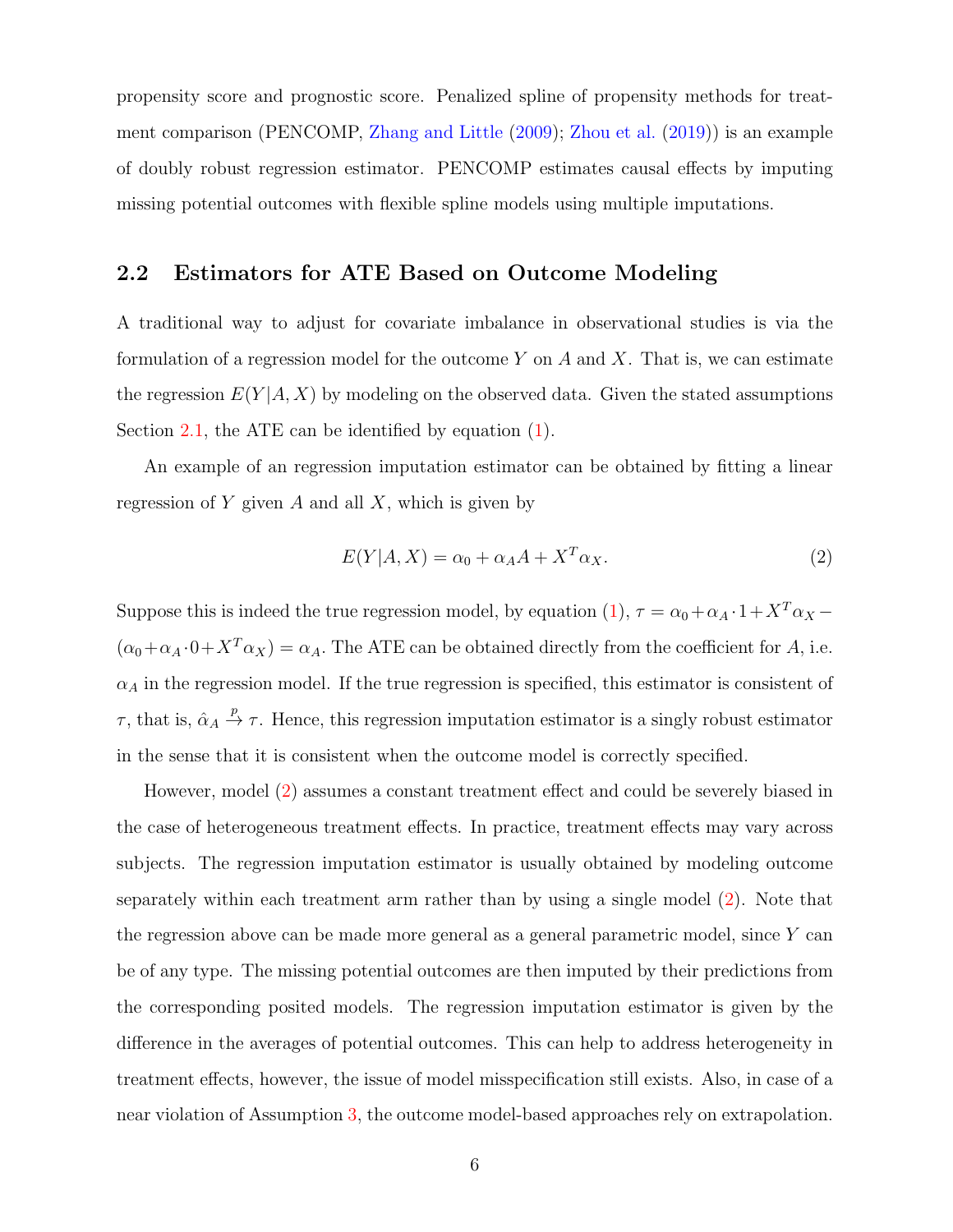#### 2.3 Estimators for ATE Based on Treatment Modeling

Another class of ATE estimator for covariate adjustment relies on the treatment model, or the propensity score model. The propensity score is defined as the probability of treatment given covariates, i.e.,  $e(X) = E(A|X) = P(A = 1|X)$ .

Under the assumptions defined in Section [2.1,](#page-2-1) given the propensity score, the potential outcomes and treatment assignment are independent [\(Rosenbaum and Rubin;](#page-26-3) [1983\)](#page-26-3), i.e.,  $\{Y(0), Y(1)\} \perp A \mid e(X)$ . Traditionally, the estimation of propensity is by using a logistic regression where  $e(X, \beta) = \text{logit}^{-1}\{\exp(\beta_0 + X^T \beta_X)\}.$ 

Consider the inverse of the propensity score as a weight for the outcome, under the assumptions stated in Section [2.1](#page-2-1) and the true propensity score

$$
E\left\{\frac{ZY}{e(X)}\right\} = E\left\{\frac{ZY(1)}{e(X)}\right\} = E\left[E\left\{\frac{ZY(1)}{e(X)}\Big|Y(1), X\right\}\right]
$$
  
= 
$$
E\left\{\frac{Y(1)}{e(X)}E(Z|Y(1), X)\right\} = E\left\{\frac{Y(1)}{e(X)}E(Z|X)\right\} = E\left\{\frac{Y(1)}{e(X)}e(X)\right\} = E\{Y(1)\}.
$$

Similarly,  $E\{(1 - Z)Y/e(X)\} = E\{Y(0)\}.$ 

A well-known common estimator based on propensity score is Inverse Probability Treat-ment Weighting (IPTW) [\(Lunceford and Davidian;](#page-25-3) [2004\)](#page-25-3). Specifically, IPTW estimates  $\tau$ by the difference of inverse probability of treatment weighted averages, which is given by

$$
\hat{\tau}_{IPTW} = \frac{1}{n} \sum_{i=1}^{n} \frac{A_i Y_i}{\hat{e}(X_i)} - \frac{1}{n} \sum_{i=1}^{n} \frac{(1 - A_i)Y_i}{1 - \hat{e}(X_i)}.
$$

The inverse weights create a pseudo-population where there is no confounding so the weighted averages can reflect averages in the target population. If the true model for the propensity score model is specified,  $\hat{\tau}_{IPTW}$  is a consistent estimator of  $\tau$ . Hence, IPTW is a singly robust estimator in the sense that it is consistent when the treatment model is correctly specified. A major drawback of the IPTW estimator is that IPTW is highly unstable due to weighting by the inverse of the propensity score. If any propensity score is close to zero or one, the IPTW estimator may be extreme.

Variable selection is an important consideration when constructing the propensity score. Including predictors of treatment but not outcome, i.e., instrument variables, in the treatment model or the outcome model may amplify bias and variance of the causal estimator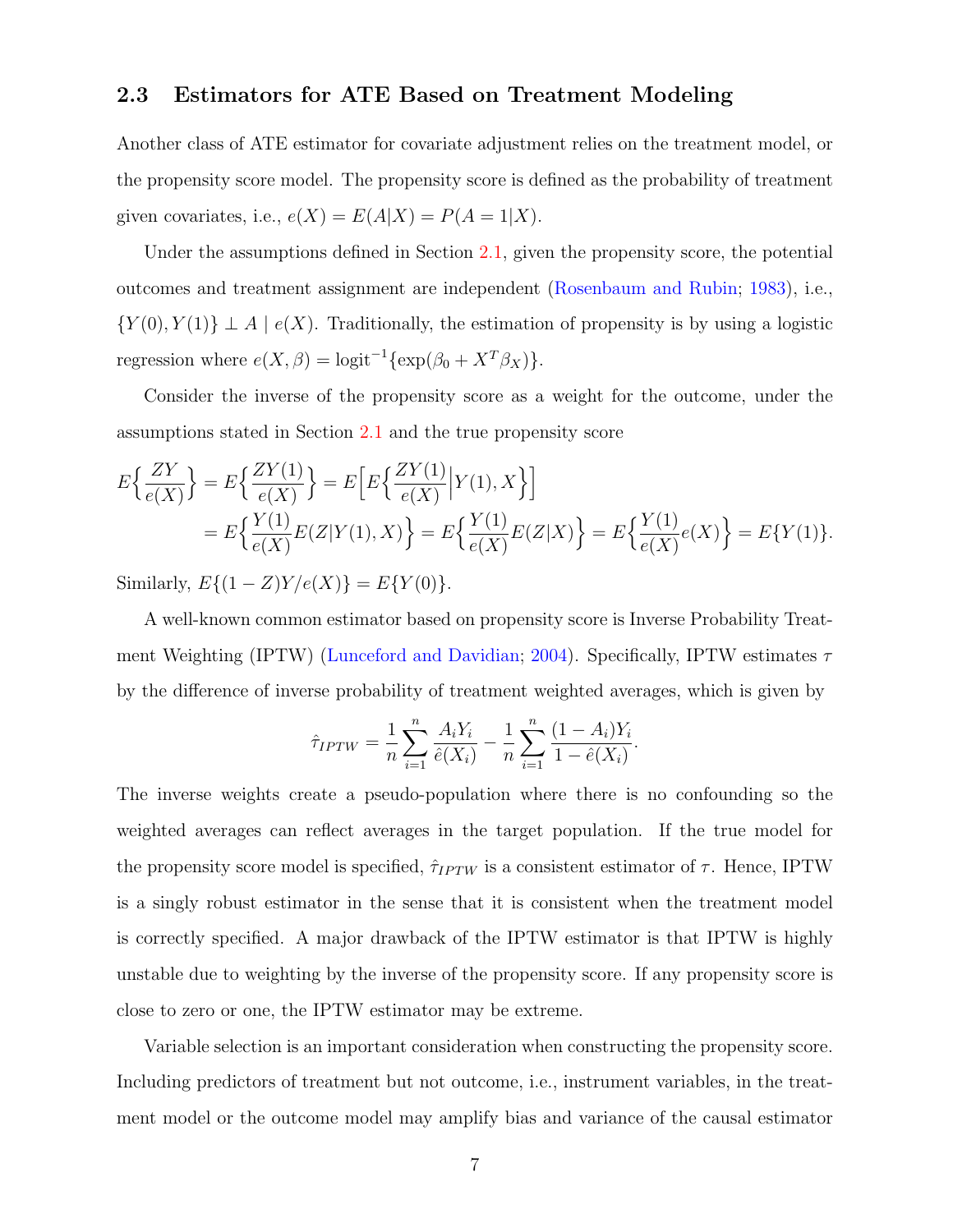[\(Pearl;](#page-26-1) [2011;](#page-26-1) [Myers et al.;](#page-25-2) [2011\)](#page-25-2). Including outcome predictors, on the other hand, could boost efficiency [\(Brookhart et al.;](#page-24-2) [2006;](#page-24-2) [Yang et al.;](#page-27-2) [2020\)](#page-27-2). Therefore, variable selection is needed before the estimation of treatment effects to remove variables not related to outcomes. Besides, weighting estimators are inferior in the case of extreme propensity scores [\(Kang and Schafer;](#page-25-0) [2007\)](#page-25-0). Poor overlap in propensity score distributions can result in extremely large weights, leading to an unstable estimator with a large variance. Furthermore, model misspecification of the propensity score would also lead to a biased causal estimate.

## 2.4 Augmented Inverse Probability Treatment Weighted (AIPTW)

AIPTW estimator is a weighting based estimator that improves IPTW by fully utilizing information about both the treatment assignment and the outcome [\(Glynn and Quinn;](#page-24-0) [2010\)](#page-24-0). It is a combination of IPTW estimator and a weighted average of the outcome imputation estimators. Specifically, AIPTW is given by

<span id="page-7-0"></span>
$$
\hat{\tau}_{AIPTW} = \frac{1}{n} \sum_{i=1}^{n} \left\{ \left\{ \frac{A_i Y_i}{\hat{e}(X_i)} - \frac{(1 - A_i) Y_i}{1 - \hat{e}(X_i)} \right\} - \frac{A_i - \hat{e}(X_i)}{\hat{e}(X_i) \{1 - \hat{e}(X_i)\}} \left[ \left\{ 1 - \hat{e}(X_i) \right\} \hat{m}_1(X_i) + \hat{e}(X_i) \hat{m}_0(X_i) \right] \right\}
$$
\n(3)

where  $m_1(X)$  is a postulated model for  $E(Y|A=1, X)$  and  $m_0(X)$  is a postulated model for  $E(Y|A=0, X)$ . The first line of equation [\(3\)](#page-7-0) is the same as  $\hat{\tau}_{IPTW}$  and the rest adjusts this estimator by a weighted average of the two outcome imputation estimators. Rearranging terms in equation [\(3\)](#page-7-0),  $\hat{\tau}_{AIPTW}$  can be given by

$$
\hat{\tau}_{AIPTW} = \frac{1}{n} \sum_{i=1}^{n} \left\{ \frac{A_i Y_i}{\hat{e}(X_i)} - \frac{A_i - \hat{e}(X_i)}{\hat{e}(X_i)} \hat{m}_1(X_i) \right\} - \frac{1}{n} \sum_{i=1}^{n} \left\{ \frac{(1 - A_i) Y_i}{1 - \hat{e}(X_i)} + \frac{A_i - \hat{e}(X_i)}{1 - \hat{e}(X_i)} \hat{m}_0(X_i) \right\}
$$

AIPTW is a doubly robust estimator in that as long as either the outcome model is correct or the propensity score model is correct,  $\hat{\tau}_{AIPTW}$  is a consistent estimator for  $\tau$ [\(Glynn and Quinn;](#page-24-0) [2010\)](#page-24-0). Also, it enjoys good large-sample theoretical properties that it can be shown to be asymptotically normally distributed via derivation through the theory of M-estimation. Bootstrap can also be used to obtain the standard error estimates [\(Imbens;](#page-25-4) [2004\)](#page-25-4). These standard error estimators tend to be reasonable unless the estimated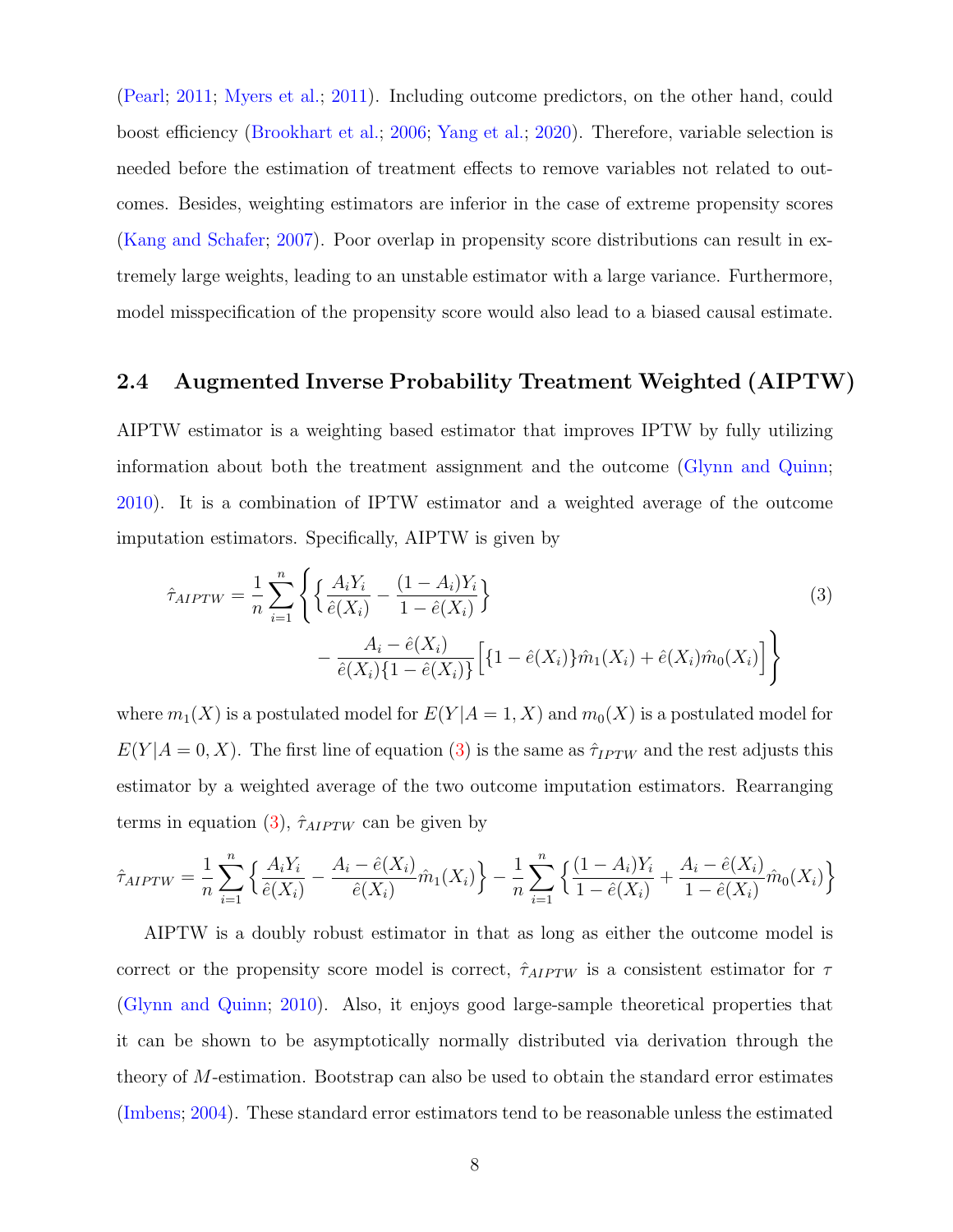propensity scores are very extreme as weighting estimators are inferior in the case of extreme propensity scores [\(Kang and Schafer;](#page-25-0) [2007\)](#page-25-0). In those scenarios, AIPTW is less robust to data sparsity and near violation of the positivity assumption [\(Glynn and Quinn;](#page-24-0) [2010\)](#page-24-0).

Recently, machine learning has gained popularity in the field of causal inference. [Cher](#page-24-1)[nozhukov et al.](#page-24-1) [\(2018\)](#page-24-1) shows that the regression imputation and IPTW estimators using machine learning nuisance function estimators tend to have large finite sample biases. AIPTW, derived from the semiparametric efficiency theory, however, enjoys the *rate dou*ble robustness when combined with machine learning. Incorporating AIPTW with machine learning could help to mitigate the impact of regularization bias and overfitting on causal estimate [\(Chernozhukov et al.;](#page-24-1) [2018\)](#page-24-1).

## 2.5 Targeted Maximum Likelihood Estimation (TMLE)

TMLE, introduced by [van der Laan and Rubin](#page-27-0) [\(2006\)](#page-27-0), is a maximum likelihood-based estimator that incorporates a "targeting" step that optimizes the bias-variance tradeoff for the targeted estimator, i.e., ATE. Specifically, TMLE obtains initial outcome estimates via outcome modeling and propensity scores via treatment modeling, respectively. These initial outcome estimates are then updated to reduce the bias of confounding, which generates the so-call "targeted" predicted outcome values.

The estimation steps of TMLE are given as follows. First, initial outcome estimates are constructed by  $\hat{Y}_1 = \hat{E}(Y|A=1, X)$  and  $\hat{Y}_0 = \hat{E}(Y|A=0, X)$ , respectively, and the propensity scores  $\hat{e}(X)$  are estimated through treatment modeling. Then the targeted steps begin by first calculating the inverse propensity  $H_a$  for each subject,

$$
H_1(A = 1, X) = {\hat{e}(X)}^{-1} \text{ and } H_0(A = 0, X) = -\{1 - \hat{e}(X)\}^{-1}.
$$

This is similar in form to inverse probability weights. Then, for the treatment arm and the control arm, separately, the observed outcome  $Y$  is regressed on those estimated inverse propensity with fixed intercepts. Take a binary outcome as an example. A logistic transform can be applied with a binary outcome  $Y$  where

 $logit\{E(Y|A=1, X)\} = logit(\hat{Y}_1) + \epsilon_1 H_1$  and  $logit\{E(Y|A=0, X)\} = logit(\hat{Y}_0) + \epsilon_0 H_0$ .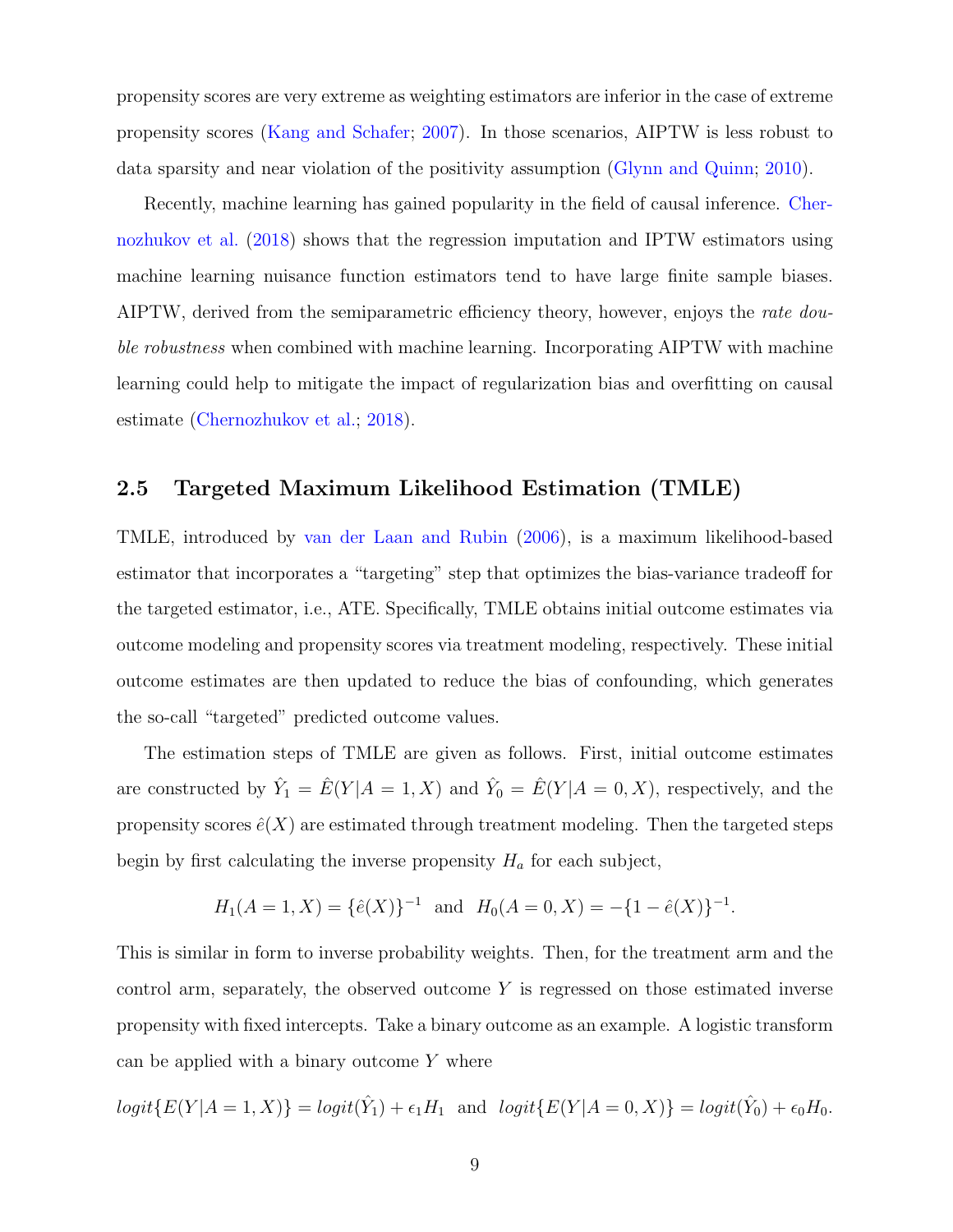In this way, we are able to generate updated, or so-called "targeted" estimates of the set of potential outcomes, incorporating information from the treatment mechanism in order to reduce the bias. The predicted outcomes are then updated to be

$$
logit(\hat{Y}_1^*) = logit(\hat{Y}_1) + \hat{\epsilon}_1 H_1
$$
 and  $logit(\hat{Y}_0^*) = logit(\hat{Y}_0) + \hat{\epsilon}_0 H_0$ 

The final estimates is given by calculating ATE as mean difference in targeted predicted outcome pairs across individuals

<span id="page-9-0"></span>
$$
\hat{\tau}_{TMLE} = \frac{1}{n} \sum_{i=1}^{n} (\hat{Y}_{1i}^{*} - \hat{Y}_{0i}^{*}).
$$
\n(4)

The variance of the TMLE estimator is obtained based on the efficient influence curve [\(Porter et al.;](#page-26-4) [2011;](#page-24-4) [van der Laan and Rubin;](#page-27-0) [2006;](#page-27-0) Díaz and [van der](#page-27-6) Laan; 2011; van der [Laan et al.;](#page-27-6) [2007\)](#page-27-6). In general, TMLE and AIPTW are both efficient and have the minimum asymptotic variance under the large-sample theory. However, it has been shown that under finite sample size or challenging scenarios such as misspecified models, and nearly violated positivity, TMLE may still provide causal estimates in the range of ATE since  $\hat{Y}_a^*$  in equation [\(4\)](#page-9-0) are range-preserving while AIPTW may not [\(van der Laan and Rose;](#page-27-4) [2011;](#page-27-4) [Porter et al.;](#page-26-4) [2011;](#page-26-4) [Pirracchio et al.;](#page-26-5) [2015\)](#page-26-5). The estimation of TMLE is usually coupled with SuperLearner (Díaz and van der Laan; [2011;](#page-24-4) [van der Laan et al.;](#page-27-6) [2007\)](#page-27-6) for  $\hat{Y}_a$  and  $\hat{e}(X)$ , which is an ensemble of multiple statistical and machine learning models. It learns an optimal weighted average of those models by giving higher weights to more accurate models, and has been proven to have high accuracy (Díaz and van der Laan; [2011;](#page-24-4) [van der Laan](#page-27-6) [et al.;](#page-27-6) [2007\)](#page-27-6). The performance of TMLE continues to boost with the help of SuperLearner. Note that hybrid estimators have been proposed to resemble TMLE and AIPTW that use coarsened propensity score estimates instead of model-based ones [\(Zhou et al.;](#page-28-1) [2015\)](#page-28-1). They may have better performance in case of severe model misspecification. However, the choice of coarsening mechanism and the coarsening parameters may introduce extra challenges [\(Zhou et al.;](#page-28-1) [2015\)](#page-28-1), and thus these hybrid estimators are not included for comparison in the later simulation studies.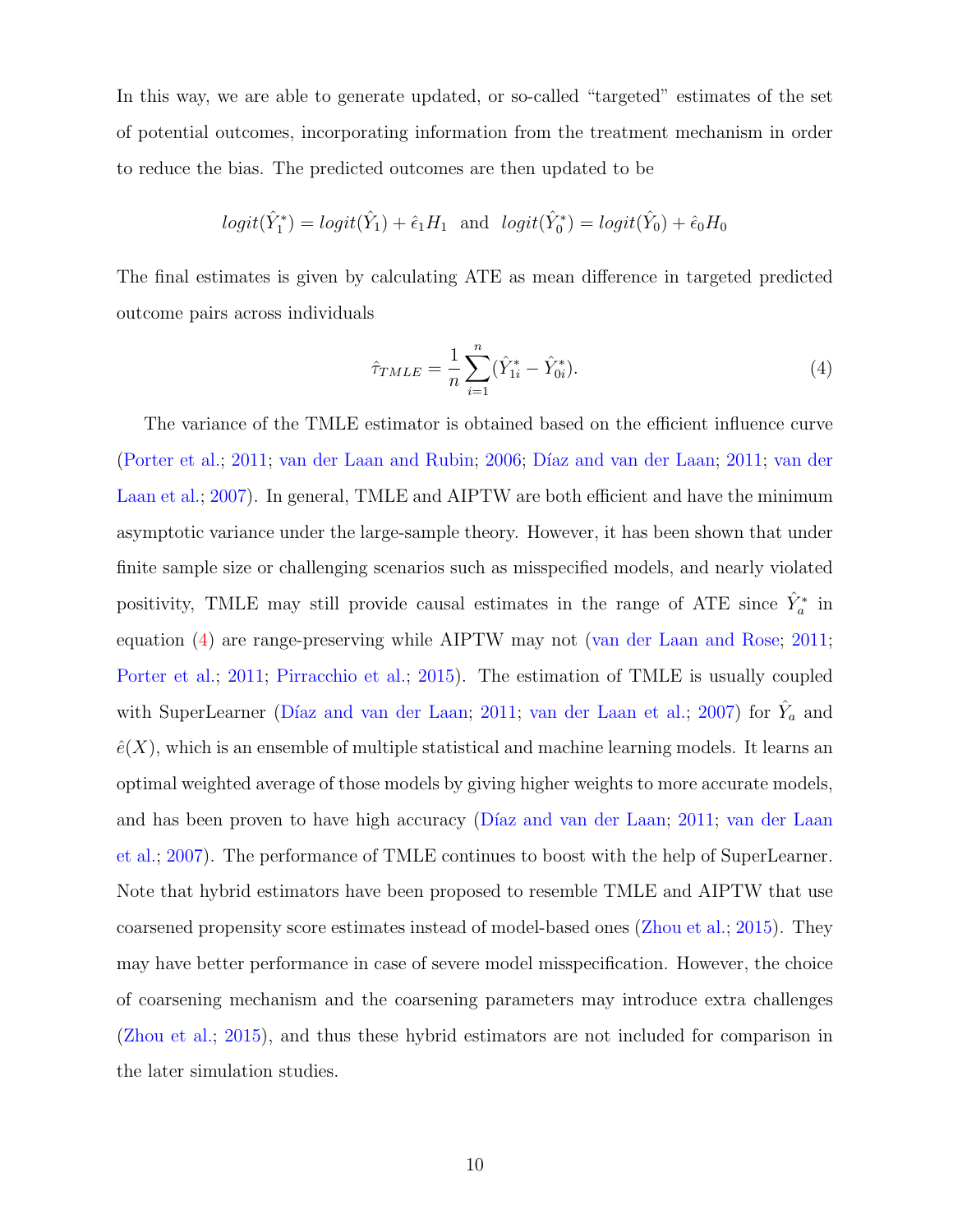#### 2.6 Double Score Matching (DSM)

Matching methods are powerful because they can be used to re-create a randomized trial that is hidden under the observational study. DSM is a matching-based estimator that uses the double balancing properties of propensity score  $e(X)$  and prognostic score  $\Phi(X)$ , the latter obtained via outcome modeling, before the matching is conducted [\(Yang and Zhang;](#page-27-1) [2022\)](#page-27-1). The prognostic score is defined as a balancing score where  $\{Y(0), Y(1)\} \perp A | \Phi(X)$ [\(Hansen;](#page-24-5) [2008\)](#page-24-5). The combination of  $e(X)$  and  $\Phi(X)$ , the double score, is also shown to be a balancing score [\(Antonelli et al.;](#page-24-6) [2018\)](#page-24-6). That is,  $\{Y(0), Y(1)\} \perp A | \{e(X), \Phi(X)\}.$ 

DSM estimator enjoys the double robustness property in that this result holds even if only one score is correctly specified. For unit i, the potential outcome under  $A_i$  is the observed outcome  $Y_i$ . The potential outcome under  $1 - A_i$  is not observed but can be imputed by the observed outcomes of the nearest M units with  $1 - A_i$ . Denote the augmented score  $S = \{e(X), \Phi(X)^T\}^T$  as the matching variable,  $J_{S,i}$  as the index set for these matched subjects for subject i, and  $K_{S,i} = \sum_{j=1}^{n} I(i \in J_{S,i})$  as the number of times subject  $i$  is used as a match. The matched set is constructed with distance metric such as Mahalanobis distance on S that combines propensity score and prognostic score. The initial DSM estimator of  $\tau$  is

$$
\hat{\tau}_{DSM}^{(0)} = \frac{1}{n} \sum_{i=1}^{n} (2A_i - 1)(1 + M^{-1}K_{S,i})Y_i.
$$

A de-biasing DSM estimator  $\hat{\tau}_{DSM}$  suggested by [Yang and Zhang](#page-27-1) [\(2022\)](#page-27-1) further corrects bias by the method of sieves. Correctly the bias may help to improve finite sample performance in practice although this bias is asymptotically negligible [\(Yang and Zhang;](#page-27-1) [2022\)](#page-27-1). A wild bootstrap procedure is used to obtain the confidence interval based on [Otsu and](#page-26-6) [Rai](#page-26-6) [\(2017\)](#page-26-6) for matching estimators [\(Yang and Zhang;](#page-27-1) [2022\)](#page-27-1).

Matching methods tend to be more stable tools when the propensity score is extreme [\(Stuart;](#page-26-7) [2010\)](#page-26-7). Matching estimators are robust to model misspecifications if the misspecified model belongs to the class of covariate scores [\(Waernbaum;](#page-27-7) [2012\)](#page-27-7). DSM is robust against model misspecification of either the propensity score model or the prognostic score model [\(Antonelli et al.;](#page-24-6) [2018;](#page-24-6) [Yang and Zhang;](#page-27-1) [2022\)](#page-27-1). Specifically, DSM provides multi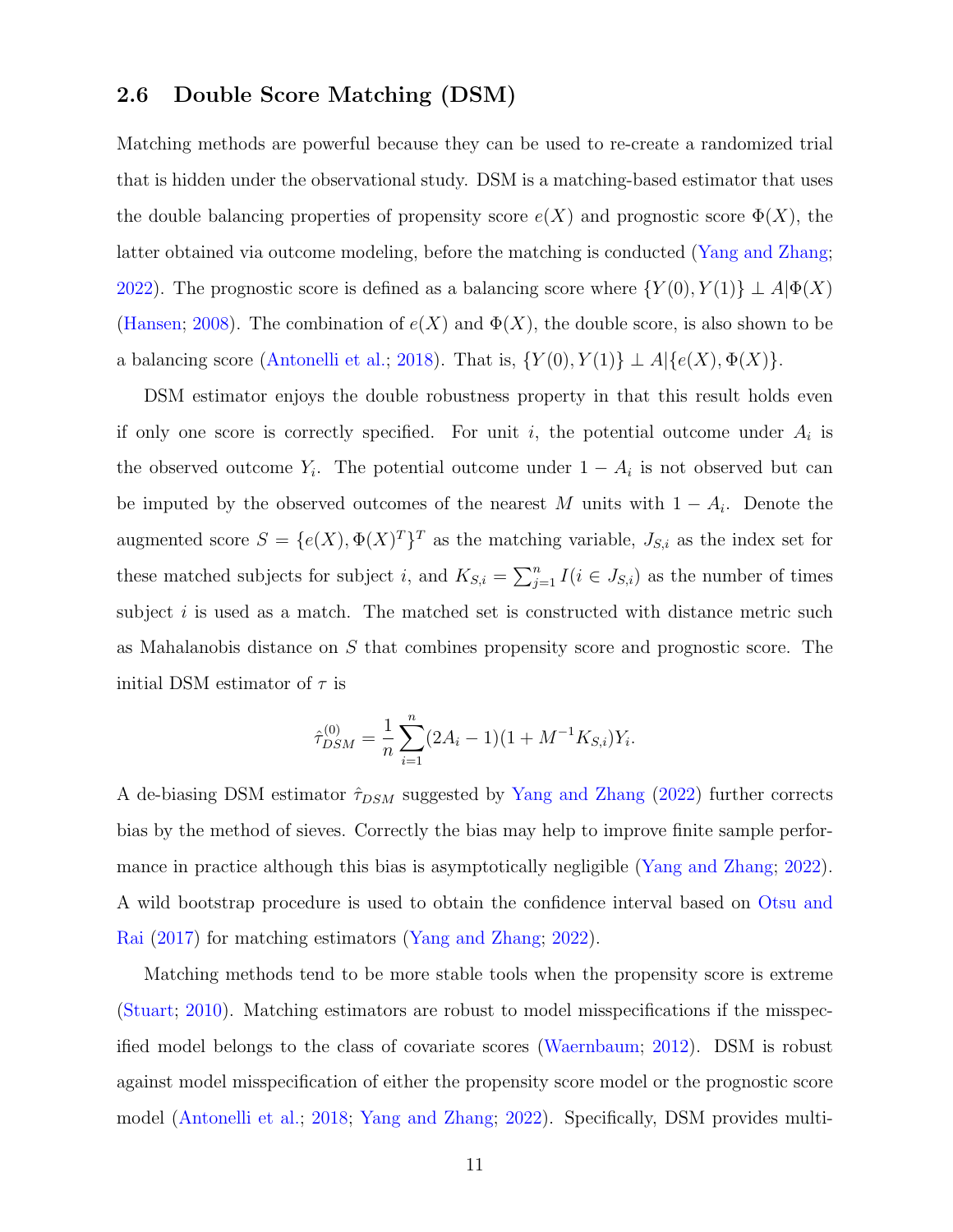ple protections to model misspecification by positing multiple candidate models for both propensity scores and prognostic scores. This helps DSM to achieve a near nominal coverage even under model misspecification [\(Yang and Zhang;](#page-27-1) [2022\)](#page-27-1). Furthermore, DSM can serve as a dimensional reduction tool in high-dimensional confounding. However, adding too many covariates could result in potential bias as matching estimators may not work well on high-dimensional covariates [\(Abadie and Imbens;](#page-23-0) [2006\)](#page-23-0). It is also pointed out that the number of posited models and their functional forms affect the efficiency of DSM in a complex way, resulting in an unstable performance if there is a large number of working models [\(Yang and Zhang;](#page-27-1) [2022;](#page-27-1) [Zhao and Yang;](#page-28-3) [2021\)](#page-28-3). Hence, variable selection in matching estimators is needed to help identify outcome predictors for better efficiency and remove bias in estimating the ATE. Also, as the success of matching depends on the functional forms of posited models, flexible machine learning methods can be adopted in the modeling of propensity scores and prognostic scores before matching.

## 2.7 Penalized Spline of Propensity Methods for Treatment Comparison (PENCOMP)

PENCOMP is a type of regression- and multiple imputation-based approach [\(Zhou et al.;](#page-28-0) [2019\)](#page-28-0). It builds on the method of the penalized spline of propensity prediction previously used in missing data problems [\(Little and An;](#page-25-5) [2004;](#page-25-5) [Zhang and Little;](#page-27-5) [2009\)](#page-27-5). Specifically, PENCOMP obtains propensity score  $e(X)$  via treatment modeling and uses spline-based regressions with propensity score included for outcome modeling. Under the assumptions in Section [2.1,](#page-2-1) PENCOMP has a double robustness property for estimating ATE.

PENCOMP method first generates a bootstrap sample b from the original data stratified on the treatment group. The propensity score  $e(X)$  is then estimated. Then the potential outcomes for the treatments not assigned to subjects are predicted with regression models that include splines on the logit of the propensity to be assigned that treatment, plus other outcome predictors. For each treatment group, each regression model is fitted separately.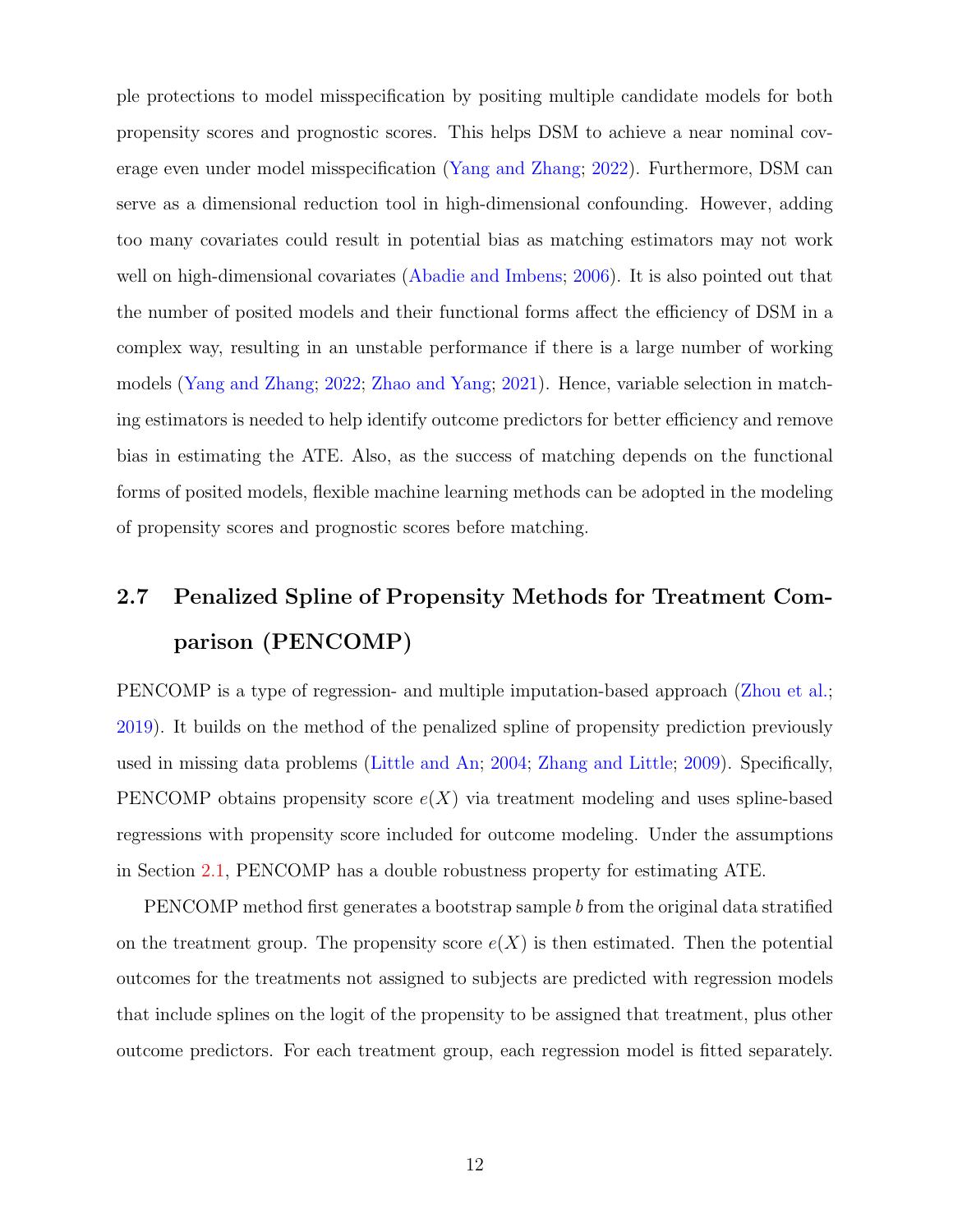Specifically, the regression model fitted for subjects with  $A_i = a$  is given by

$$
E\{Y_i(a)|X_i, A_i = a\} = s\{\hat{e}(X_i)\} + g\{\hat{e}(X_i), X_i\}, \quad i \in \{i : A_i = a\}
$$

where  $s\{\hat{e}(X)\}\$ is a penalized spline with pre-specified knots, and  $g\{\hat{e}(X), X\}$  is a parametric function of outcome predictors as well as the estimated propensity. The missing potential outcome of a subject is then imputed based on the predictive distribution of  $E\{Y(a)|X, A\}$ . The bootstrap estimate  $\hat{\tau}_{PENCOMP}^{(b)}$  is the difference in the treatment means based on the observed outcome and the imputed values of  $Y$ . The above procedure is repeated multiple (B) times. The final ATE estimate  $\hat{\tau}_{PENCOMP} = B^{-1} \sum_{b=1}^{B} \hat{\tau}_{PENCOMP}^{(b)}$ . The confidence interval of  $\hat{\tau}_{PENCOMP}$  is generated from this bootstrap procedure.

According to [Zhou et al.](#page-28-0) [\(2019\)](#page-28-0), PENCOMP achieves comparable performance with AIPTW in terms of bias, RMSE, and coverage under settings of low confounding and correctly specified model with linear settings. Also, PENCOMP has some advantages in nonlinear settings compared to AIPTW [\(Zhou et al.;](#page-28-0) [2019\)](#page-28-0). However, in the case of model misspecification, there exists a severe overcoverage with wider confidence interval for PENCOMP compared to AIPTW even under a linear setting [Zhou et al.](#page-28-0) [\(2019\)](#page-28-0). It is also pointed out by [Kang and Schafer](#page-25-0) [\(2007\)](#page-25-0) that if regression models are misspecified, doubly robust methods could suffer from larger bias compared to singly robust methods. Besides, the number of knots in the spline model is needed to be pre-determined, which adds to the computation burden.

## <span id="page-12-0"></span>3 Simulation Studies

In this section, we design Monte Carlo simulations to compare each doubly robust method under different scenarios mimicking real-world data where there is high nonlinearity in the relationship between covariates and treatment, and the relationship between covariates and outcome. Specifically, we consider settings with complex data generative models with multivariate covariates. We also consider cases of different degrees of separation of the propensity score distributions where the propensity scores may be close to zero or one.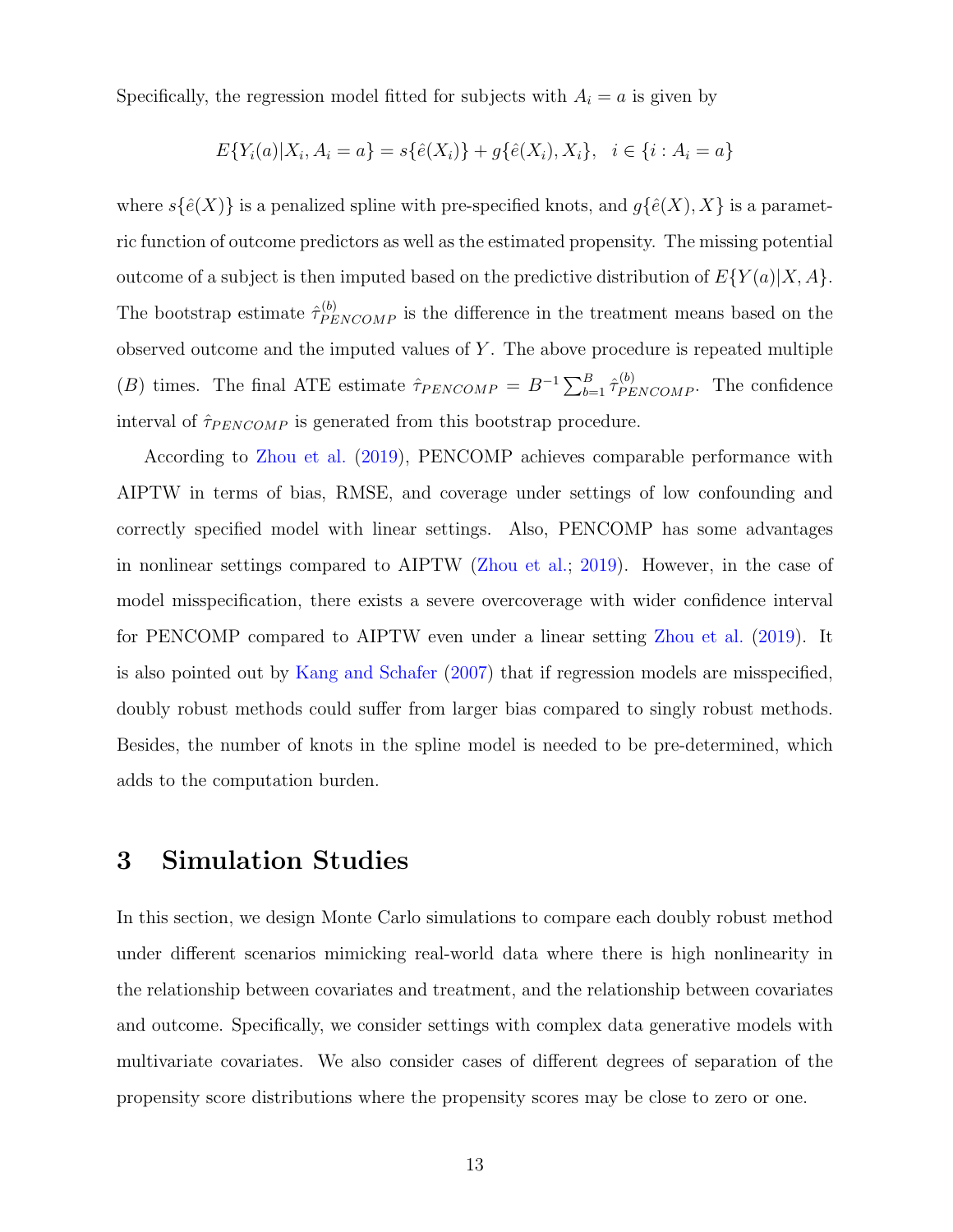<span id="page-13-0"></span>

Figure 1: Illustration of variables involved in simulation studies.

#### 3.1 Data Generating Process

We design the data generating procedure following the work of [Leacy and Stuart](#page-25-6) [\(2014\)](#page-25-6), but with the nonlinearity of treatment and outcome surfaces considered. The sample size is set to be  $n = 2000$  throughout. The relationship of variables generated in simulation is illustrated in Figure [1.](#page-13-0) First of all, we generate  $m = 9$  independent and identically distributed standard normal variables  $X \in R^9 \sim N(0, 1)$ . Let  $W \in R^9$  be a nonlinear transformation of X where  $W_1, W_2, W_3$  are confounders (i.e., predictors of both treatment assignment and outcome),  $W_4, W_5, W_6$  are treatment (only) predictors or instrumental variables,  $W_7, W_8, W_9$  are outcome (only) predictors. Specifically, we let  $W_1 = \exp(X_1/2)$ ,  $W_2 = \exp(X_2/3), W_3 = X_3^2, W_4 = X_4^2, W_5 = X_5, W_6 = X_6, W_7 = X_7 + X_8, W_8 = X_7^2 + X_8^2,$  $W_9 = X_9^3$ . All W are standardized to have mean zero and variance 1.

We generate the binary treatment indicator A following Bernoulli $\{e(X)\}\$  where  $e(X)$ is the propensity score model. The propensity score model is designed to be a linear combination of confounders and treatment predictors in terms of W. To assess the property of different degrees on the separation of propensity score distributions, we consider two settings for the PS overlap to test the performance of estimators. A large overlap is an ideal case, which means there is a reasonable amount of common support for the treated subjects and the control subjects. The case of a small overlap, on the other hand, indicates a majority of the treated subjects may fail to find any suitable control in their neighborhoods.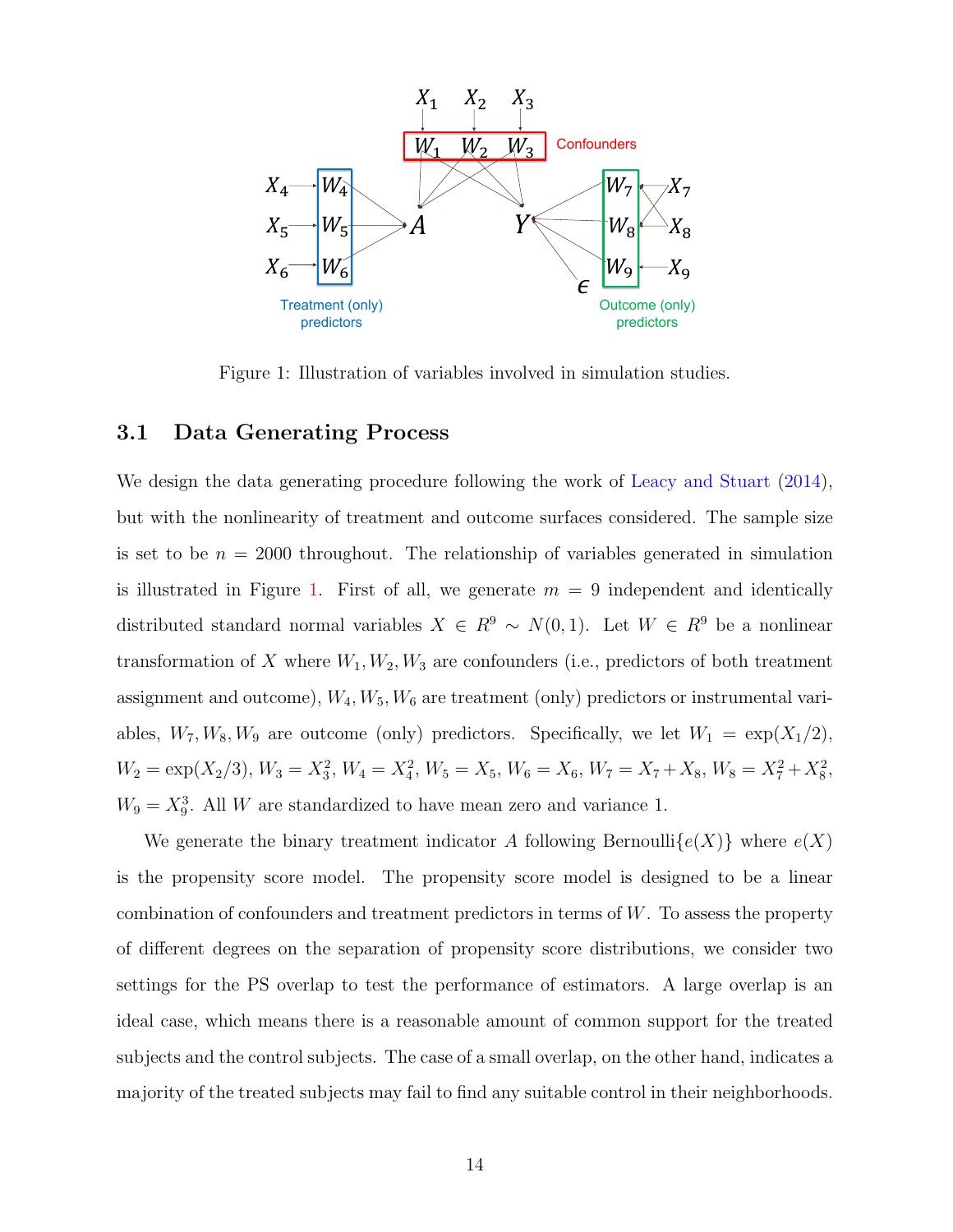This could be common in scenarios such as rare diseases in practice. Specifically, we design the large overlap case to be  $logit^{-1}{e(X)} = (-3-W_1+2W_2-3W_3+3W_4+2W_5+W_6)/15$ . We design the case of small overlap to be  $logit^{-1}{e(X)} = (-8W_1+1.5W_2+0.5W_3-0.5W_4+$  $2.5W_5 - 0.5W_6$ )/5.

We generate a continuous outcome, which is a linear combination of confounders and outcome predictors in terms of W. Specifically, we let  $Y(0) = -2 + 1.5W_1 - 2W_2 + 1.5W_3 +$  $2.5W_7 - W_8 + W_9 + \epsilon$  where  $\epsilon \sim N(0, 1)$ . We assume that only X's are included in the candidate set therefore nonlinearity in the outcome and treatment models induced by W's should be explicitly modeled by the analyst. This mimics that in practice there exists potential nonlinearity between covariates and outcome and this nonlinearity is needed to be considered when fitting models. We consider both a homogeneous treatment effect setting and a heterogeneous treatment effect setting. For the homogeneous setting, we consider a constant treatment effect. We use  $\tau = 0$  in our simulation. Specifically,  $Y(1) = Y(0) + \tau$ . For the heterogeneous setting, we allow the treatment effect to vary by some covariates, and here W1 and W3. Specifically,  $Y(1) = Y(0) + \tau + 5W_1 + 3W_3 + 2W_1W_3$ . We try  $\tau = 0$ . The Observed outcome Y is given by  $Y = Y(1)A + Y(0)(1 - A)$ .

To summarize, there are four scenarios in total, which are

- 1) homogeneous treatment effect with a large PS overlap (Homo TE + large overlap)
- 2) homogeneous treatment effect with a small PS overlap (Homo TE + small overlap)
- 3) heterogeneous treatment effect with a large PS overlap (Hetero TE + large overlap)
- 4) heterogeneous treatment effect with a small PS overlap (Hetero TE + small overlap)

#### 3.2 Evaluation Metrics

We consider the following metrics averaged over observations and simulation replications.

- Bias:  $bias = R^{-1} \sum_{r=1}^{R} {\hat{\tau}^{(r)} \tau}$
- MSE:  $mse = R^{-1} \sum_{r=1}^{R} {\{\hat{\tau}^{(r)} \tau\}}^2$
- Confidence interval coverage:  $coverage = R^{-1} \sum_{r=1}^{R} \mathbb{1}\lbrace \tau \in (\hat{\tau}_{L,0.05}^{(r)}, \hat{\tau}_{U,0.05}^{(r)})\rbrace$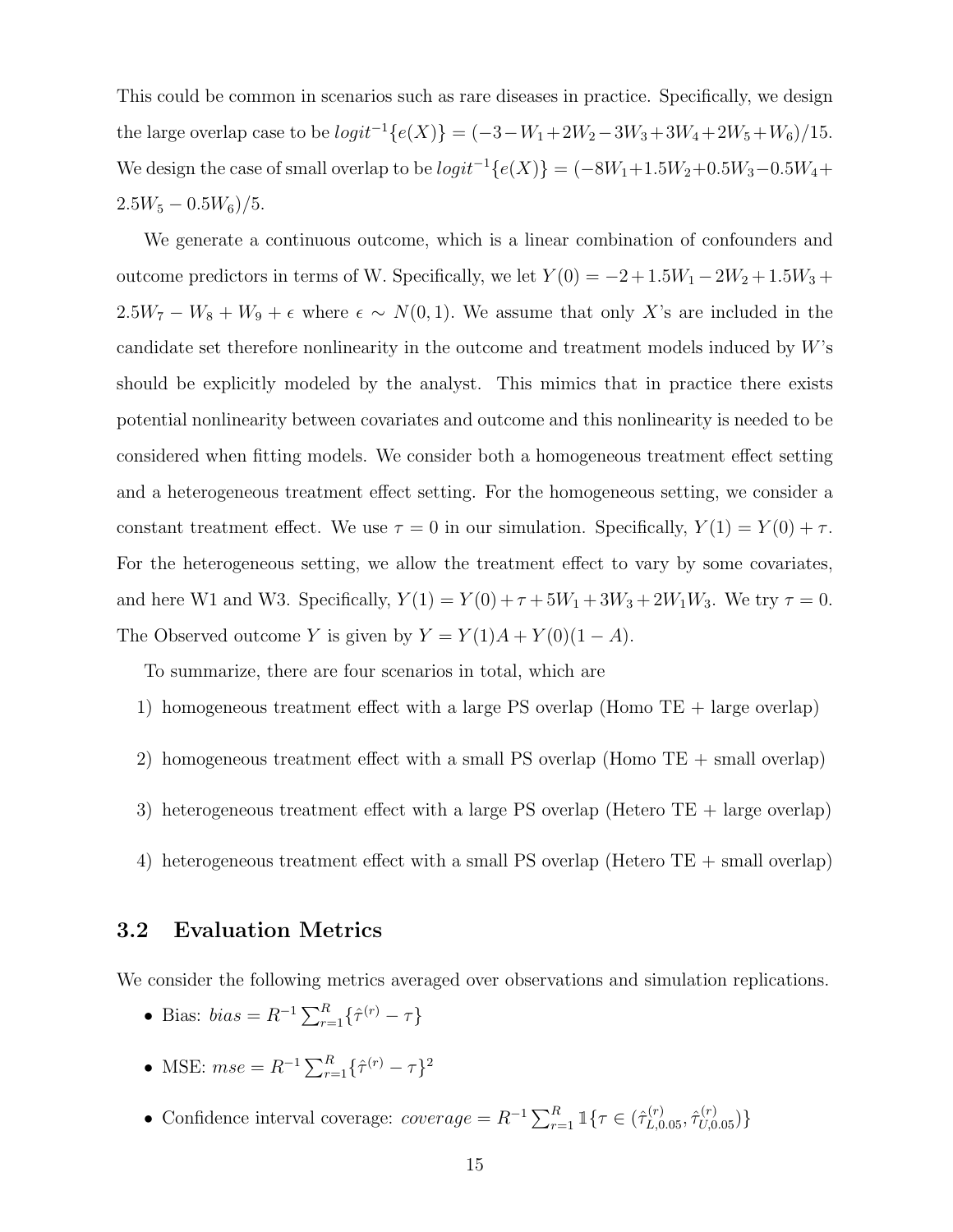- Confidence interval width:  $width = R^{-1} \sum_{r=1}^{R} {\hat{\tau}}_{U,0.05}^{(r)} {\hat{\tau}}_{L,0.05}^{(r)}$
- Type 1 error:  $\alpha = 1 R^{-1} \sum_{r=1}^{R} \mathbb{1} \{0 \in (\hat{\tau}_{L,0.05}^{(r)}, \hat{\tau}_{U,0.05}^{(r)})\}$
- Variance ratio:  $var.ratio = R^{-1} \sum_{r=1}^{R} [var_m \{\hat{\tau}^{(r)}\}] \{var_{r}(\hat{\tau})\}^{-1}$  where  $var_m(\hat{\tau}^{(r)})$  is squared estimated standard error  $\hat{\tau}^{(r)}$  for the r-th replication and  $var_b(\hat{\tau})$  is variance of  $\hat{\tau}$  over R replications. Variance ratio measures the ratio between mean variance of an estimator over R replicates and variance of estimates from the R replicates. It evaluates the performance of model-based standard errors of  $\hat{\tau}$  by comparing them with simulation variance reflecting the true variability of estimated  $\tau$ .

#### <span id="page-15-0"></span>3.3 Analysis Steps and Compared Estimators

For analysis steps, we generate simulated data of  $n = 2000$  subjects. We apply the Lasso [\(Tibshirani;](#page-26-8) [1996\)](#page-26-8), a variable selection technique before the estimation in order to remove variables that are not related to outcomes. The outcome predictors are chosen by using all X's as covariates and the observed outcomes as response. Five-fold cross-validation is used to select the best tuning parameter in Lasso, with the cross-validation deviance within 1 standard error of the minimum, as recommended by [Zhang et al.](#page-28-2) [\(2021\)](#page-28-2). Outcome predictors are obtained for each treatment arm respectively. We then use GLM, GAM, or SuperLearner separately to model PS and/or outcome before estimating the final ATE. Doubly robust estimators for comparison are AIPTW, TMLE, DSM, and PENCOMP. We also include for comparison the singly robust estimator IPTW, and a regression imputation estimator, denoted as IMP, which fits a twin outcome model on covariates separated by the treatment group and the control group and then imputes the missing potential outcomes with the posited models. Note that IPTW involves fitting the PS model only. We generate  $R = 1000$  replications of simulated data sets. For AIPTW and TMLE, bootstrap CIs are also computed. Each replication uses  $B = 500$  for the bootstrap CI.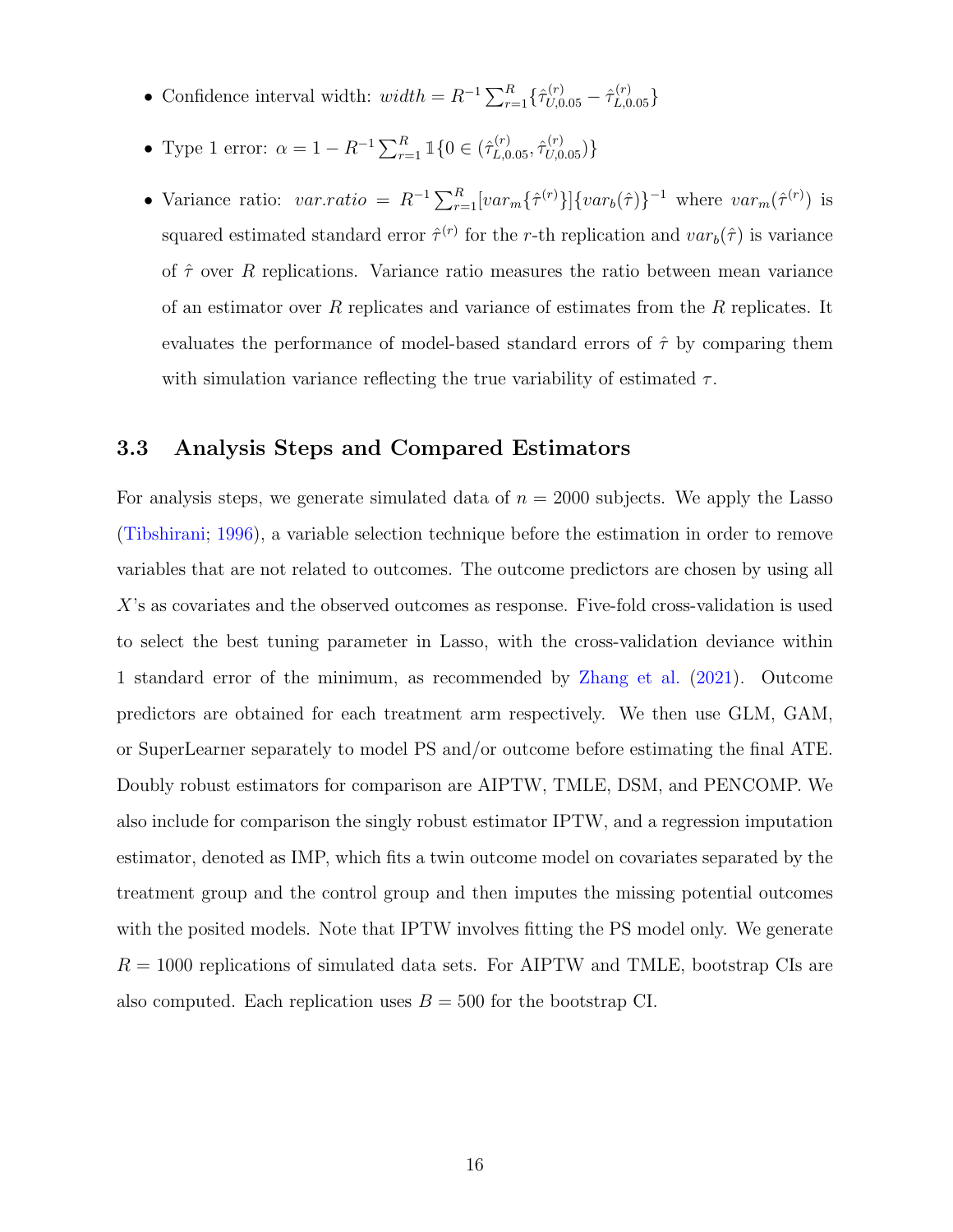## 3.4 Simulation Results

<span id="page-16-0"></span>

|                                |                                           | 1) Homo TE + large overlap                |                                                                                                    |                                                                                                 | 2) Homo TE + small overlap                                      |                                                                               |                                                                                                                                                                   | 3) Hetero TE + large overlap                                                                                                                                                   |                                           |                                                                                                           | 4) Hetero TE + small overlap                                                                                                                                                                                          |                                                                            |                                                                                                                                                                                                                              |
|--------------------------------|-------------------------------------------|-------------------------------------------|----------------------------------------------------------------------------------------------------|-------------------------------------------------------------------------------------------------|-----------------------------------------------------------------|-------------------------------------------------------------------------------|-------------------------------------------------------------------------------------------------------------------------------------------------------------------|--------------------------------------------------------------------------------------------------------------------------------------------------------------------------------|-------------------------------------------|-----------------------------------------------------------------------------------------------------------|-----------------------------------------------------------------------------------------------------------------------------------------------------------------------------------------------------------------------|----------------------------------------------------------------------------|------------------------------------------------------------------------------------------------------------------------------------------------------------------------------------------------------------------------------|
|                                |                                           | <b>Bias</b>                               | <b>MSE</b>                                                                                         | Coverage /<br><b>Type I error</b>                                                               | <b>Bias</b>                                                     | Variance                                                                      | Coverage /<br><b>Type I error</b>                                                                                                                                 | <b>Bias</b>                                                                                                                                                                    | <b>MSE</b>                                | Coverage /<br><b>Type I error</b>                                                                         | <b>Bias</b>                                                                                                                                                                                                           | Variance                                                                   | Coverage /<br><b>Type I error</b>                                                                                                                                                                                            |
| Singly<br>robust<br>estimators | <b>IMP</b>                                | Nearly<br>unbiased<br>with GLM/<br>GAM/SL | <b>Small MSE</b><br>with GLM/<br>GAM/SL                                                            | Undercoverage Nearly<br>and large type I unbiased<br>error with<br>GLM/GAM/SL                   | with<br>GLM/GAM /SL<br>/SL                                      | with                                                                          | Small MSE Overcoverage<br>and type I<br>GLM/GAM error < 5% with GAM. Nearly<br>GLM/GAM/SL                                                                         | <b>Huge bias</b><br>with GLM/<br>unbiased with with<br><b>SL</b>                                                                                                               | with SL.                                  | Small MSE Overcoverage<br>with SL,<br>with<br><b>GLM/GAM GLM/GAM</b>                                      | Huge bias with<br>GLM/GAM.<br>Large MSE undercoverage Nearly unbiased Large MSE undercoverage<br>with SL                                                                                                              | with SL.<br>with                                                           | <b>Small MSE</b> Overcoverage<br>with SL,<br>with<br><b>GLM/GAM GLM/GAM</b>                                                                                                                                                  |
|                                | <b>IPTW</b>                               |                                           |                                                                                                    | Nominal<br>coverage and<br>type I error<br>~5% with GAM unbiased                                | Large bias<br>with GLM. with<br><b>Nearly</b><br>with<br>GAM/SL | Large MSE Nominal<br>/SL                                                      | coverage and<br>GLM/GAM type I error<br>around 5%<br>with GAM                                                                                                     | Huge bias<br>with GLM/SL.<br><b>Smaller bias</b><br>with GAM                                                                                                                   | Larger<br>MSE than<br>other<br>estimators | Type I error < GLM/GAM/SL<br>5%                                                                           | Overcoverage. Huge bias with                                                                                                                                                                                          | Larger<br>other<br>estimators                                              | Undercoverag<br>MSE than e. Type I error<br>> 5%                                                                                                                                                                             |
| Doubly<br>robust<br>estimators | <b>AIPTW</b><br><b>TMLE</b><br><b>DSM</b> | Nearly<br>unbiased<br>with GLM/<br>GAM/SL | <b>Small MSE</b><br>with GLM/<br>GAM/SL<br>Slightly<br>larger MSE<br>than<br>AIPTW/<br><b>TMLE</b> | Nominal<br>coverage and<br>type I error<br>~5% with<br><b>GAM/SL</b>                            | Nearly<br>unbiased<br>with GLM/<br>GAM/SL                       | Small MSE<br>with GLM/<br>GAM/SL<br>Slightly<br>than<br>AIPTW/<br><b>TMLE</b> | Nominal<br>coverage and<br>type I error<br>$~\sim$ 5% using<br>bootstrap Cls<br>with GAM/SL<br>Nominal<br>larger MSE coverage and<br>type I error<br>~5% with GAM | <b>Nearly</b><br>unbiased with<br>GAM/SL.<br>Large bias<br>with GLM<br>Nearly<br>unbiased with<br>GAM/SL.<br>Smaller bias<br>than AIPTW<br>and TMLE<br>when with<br><b>GLM</b> | with SL.<br>with                          | <b>Small MSE</b> Overcoverage<br>and type I<br>Large MSE error < 5%<br>with<br><b>GLM/GAM GLM/GAM/SL</b>  | <b>Nearly unbiased</b><br>with SL. Larger<br>bias than TMLE<br>when with<br>GLM/GAM<br>Nearly unbiased<br>with SL. Smaller<br>bias than<br><b>AIPTW</b> when<br>with GLM/GAM<br>Nearly unbiased<br>with<br>GLM/GAM/SL | <b>Small MSE</b><br>with SL.<br><b>Large MSE</b><br>with<br><b>GLM/GAM</b> | Overcoverage<br>with GAM/SL,<br>undercoverage<br>with GLM<br>Nominal<br>coverage using<br>bootstrap CI<br>with GAM.<br>Type I error <<br>5% with<br>GAM/SL<br>Overcoverage<br>and type I<br>error < 5%<br>with<br>GLM/GAM/SL |
|                                |                                           | with SL.<br>Huge bias<br>with             | with SL.<br>with<br><b>GLM/GAM GLM/GAM GLM/GAM</b>                                                 | PENCOMP Small bias Small MSE Overcoverage<br>with SL,<br>Huge MSE undercoverage GLM/GAM<br>with | with<br>/SL                                                     | with SL.<br>with<br><b>GLM/GAM</b>                                            | Huge bias Small MSE Undercoverage Small bias<br>with<br>Huge MSE GLM/GAM/SL                                                                                       | with SL. Huge<br>bias with<br><b>GLM/GAM</b>                                                                                                                                   | with SL.<br>with                          | Small MSE Overcoverage<br>with SL,<br>Large MSE undercoverage bias with<br>with<br><b>GLM/GAM GLM/GAM</b> | Moderate bias<br>with SL. Huge<br>GLM/GAM                                                                                                                                                                             | with<br>/SL                                                                | Huge MSE Overcoverage<br>with SL,<br>GLM/GAM undercoverage<br>with<br>GLM/GAM                                                                                                                                                |

A table summary of the performance of the estimators is given in Figure [2.](#page-16-0)

Figure 2: Summary of the performance of various causal estimators under the four simulation scenarios. Colors indicate the performance of the estimator with green, yellow, and red meaning good, average, and poor performance, respectively.

Figure [3](#page-18-0) shows the performance of various causal estimators under the four simulation scenarios. In general, doubly robust estimators outperform singly robust estimators. IMP tends to have robust performance by chance under homogeneous settings, but may fail under heterogeneous settings with GLM and GAM because of interpolation and model misspecification. With SuperLearner, IMP greatly reduces bias and variance. IPTW has improved performance with GAM in terms of bias and MSE. However, with GLM and SuperLearner, IPTW may suffer from large bias and MSE. IPTW may achieve a small bias under homogeneous treatment effects but fails under settings of heterogeneous treatment effects. Compared to overlap between propensity score distribution, treatment effect heterogeneity has a larger effect on the performance of doubly robust estimators. Using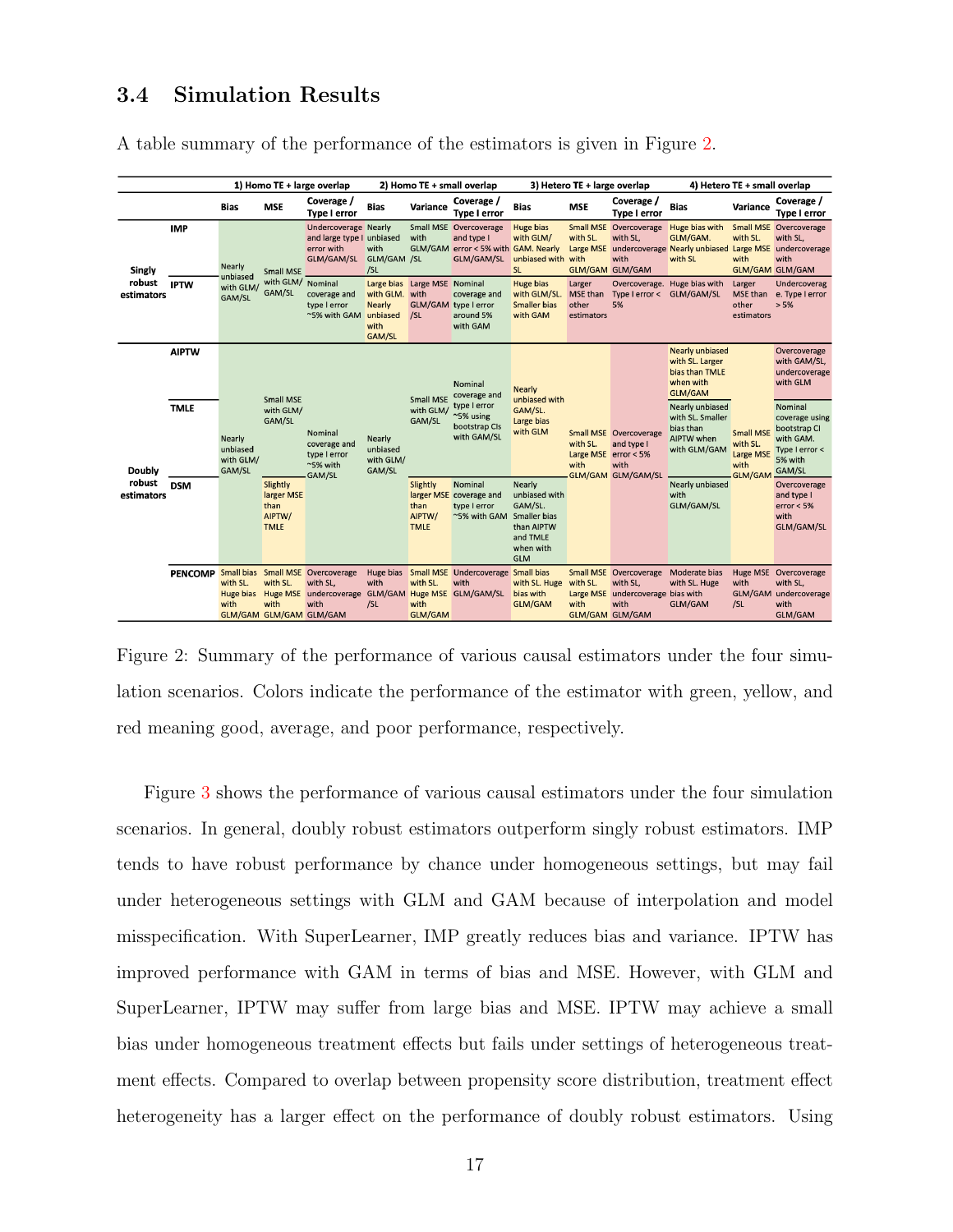SuperLearner for treatment and outcome modeling, doubly robust estimators achieve the smallest bias and MSE. Using GLM for treatment and outcome modeling could suffer from huge bias because the relationship between covariates and the outcome is nonlinear. Using GAM would help improve the bias and MSE (bias in particular), but some nonlinearity may still be hard to capture. Under the relatively easy homogeneous treatment effect setting, doubly robust estimators including AIPTW, TMLE, and DSM achieve a nominal confidence interval. Under challenging settings such as the heterogeneous treatment effect, all doubly robust estimators suffer from overcoverage. Overall, TMLE and AIPTW enjoy the most favorable performance with SuperLearner. They have minimal bias and MSE, especially with SuperLearner. Under the relatively simple homogeneous treatment effect setting, TMLE and AIPTW achieve a nominal coverage, and with SuperLearner, these two estimators even achieve the smallest CI width and control type I error under 5%. Under the challenging settings, SuperLearner could inflate the variance ratio and show an overcoverage issue. With GAM, TMLE and AIPTW may be able to achieve a nominal confidence interval by using bootstrap (see in the setting of heterogeneous treatment effects with a small overlap). However, in terms of model misspecification, TMLE is more robust than AIPTW with GLM and GAM. TMLE tends to have a smaller bias and MSE. DSM is more robust in terms of bias in the case of model misspecification compared to other doubly robust estimators (typically revealed in settings of heterogeneous treatment effects). DSM with GAM may outperform DSM with SuperLearner in terms of bias and variance ratio (see in the setting of heterogeneous treatment effects with a large overlap). PENCOMP suffers from severe bias and MSE with GLM or GAM. PENCOMP has improved performance with SuperLearner in terms of bias and MSE. However, PENCOMP suffers from a severe overcoverage and a large type I error in nearly all settings.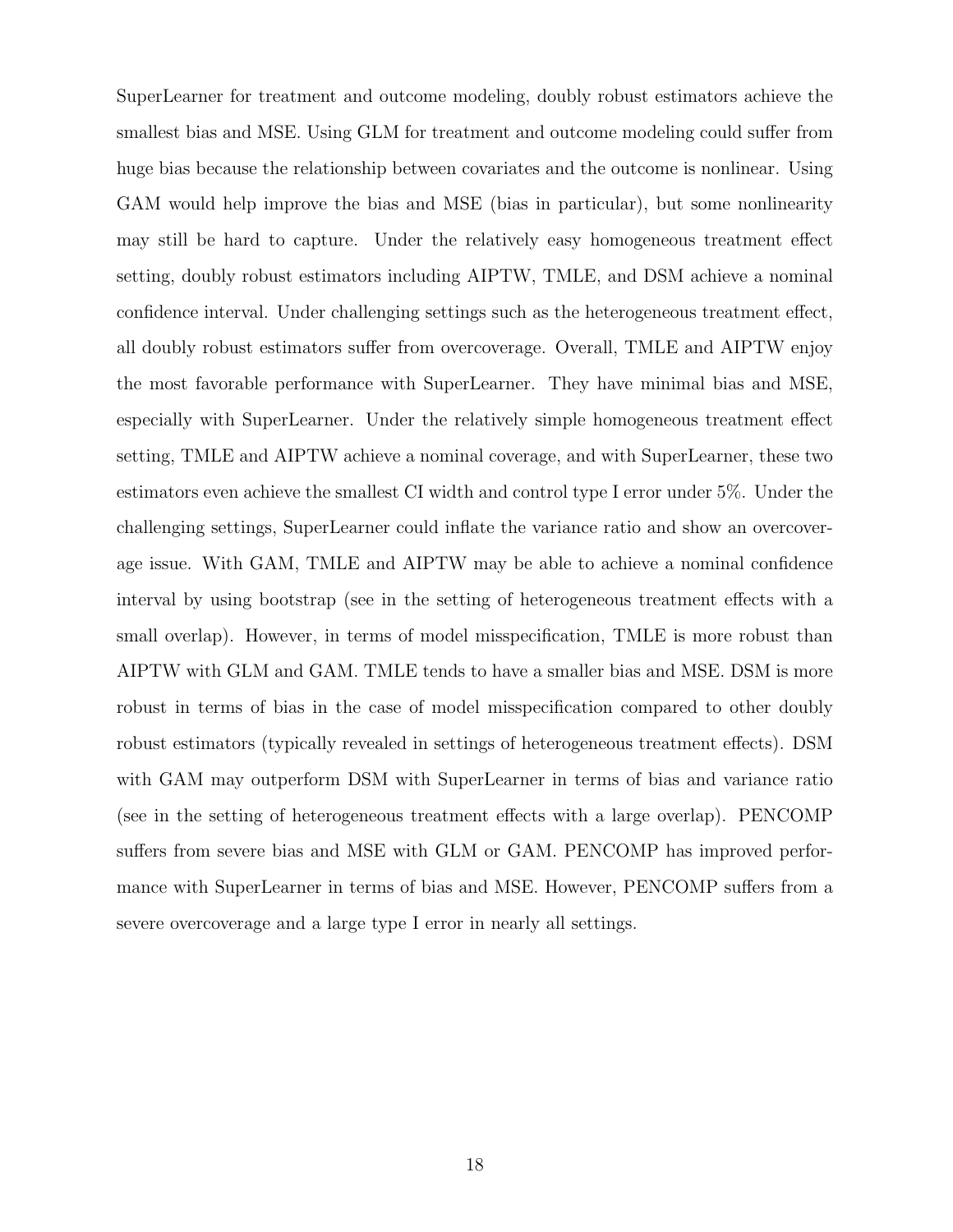<span id="page-18-0"></span>



Figure 3: Performance of various causal estimators under the four simulation scenarios. (a) Box plots of the estimators. Different colors of boxes indicate different causal estimators, the x-axis differentiates the PS and/or outcome models. The red dotted lines indicate the ground truth ATE. (b) Performance of the estimators in terms of CI coverage and width, type I error, and variance ratio. Different colors imply different PS and/or outcome models. The red dotted lines indicate the ideal value or threshold of corresponding metrics. Results of PENCOMP may be truncated due to poor performance.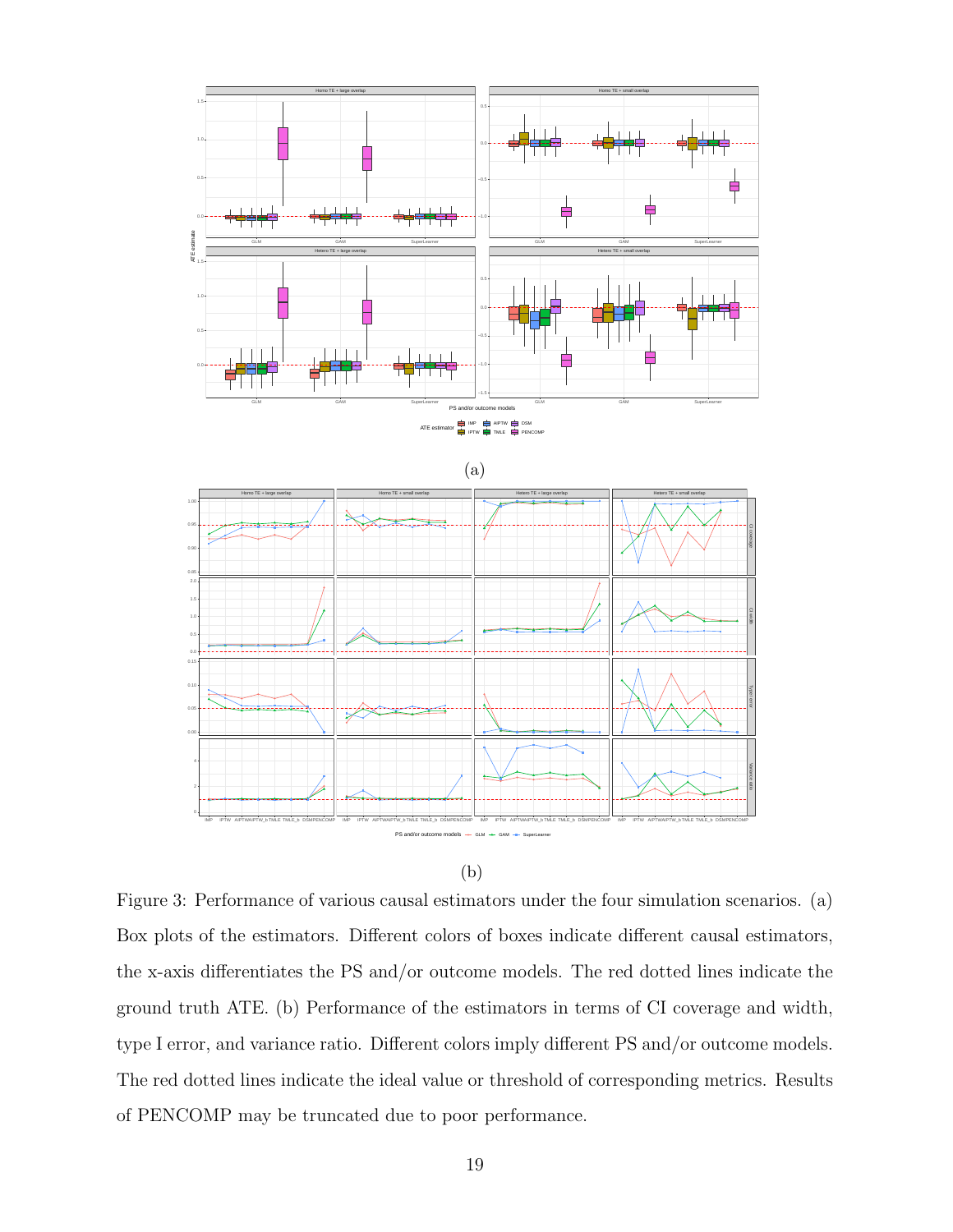## <span id="page-19-0"></span>4 A Real-World Application

We apply different causal estimators to a real-world application, the Reflections study (REFL), which is a study of real-world examination of fibromyalgia for longitudinal evaluation of costs and treatments [\(Robinson et al.;](#page-26-9) [2012\)](#page-26-9). We focus the analysis on opioid treatment arm (OPI cohort), and non-narcotic opioid-like treatment arm (TRA cohort). There are 544 patients in total. The outcome of interest is the change from baseline to LOCF in the total score of the Fibromyalgia Impact Questionnaire (FIQ), which is a continuous variable ranging from 0 to 80. There are 69 covariates in total, 24 of which are continuous variables and the other 45 are binary variables. Earlier studies showed there is no difference in FIQ among the treatment groups [\(Robinson et al.;](#page-26-9) [2012;](#page-26-9) [Yang et al.;](#page-27-8) [2016\)](#page-27-8). Here we apply the compared causal estimators to estimate the causal effect of treatments for fibromyalgia on the FIQ score. The analysis steps are similar to those in Section [3.3.](#page-15-0) Figure [4](#page-20-0) shows the performance of different estimators using different PS and outcome modeling. The estimated treatment effect is about 0.03 with confidence intervals of all doubly robust estimators including zero, which indicates there is no evidence that there are treatment effects between the OPI cohort and the TRA cohort on the FIQ score. With SuperLearner, the estimators achieve the smallest standard error.

#### 4.1 Simulated REFL Study

Motivated by the real-world REFL study, we are interested in evaluating the effects of a higher dimension of covariates and the effects of binary variables on estimating treatment effects. The simulated REFL study is hence designed to mimic the data distribution in the real REFL study. We generate covariates X using Iman-Conover transformation [\(Iman and](#page-25-7) [Conover;](#page-25-7) [1982\)](#page-25-7) to simulate correlated covariates from the real REFL data. The simulated REFL data is of sample size 2000 (1000 for OPI cohort and 1000 for TRA cohort).

To simulate the treatment indicator A, we first generate the treatment model by fitting an XGBoost [\(Chen and Guestrin;](#page-24-7) [2016\)](#page-24-7) with cross-validation tuning using the real REFL data. This is referred to as the "true" treatment model. Specifically, the treatment indicator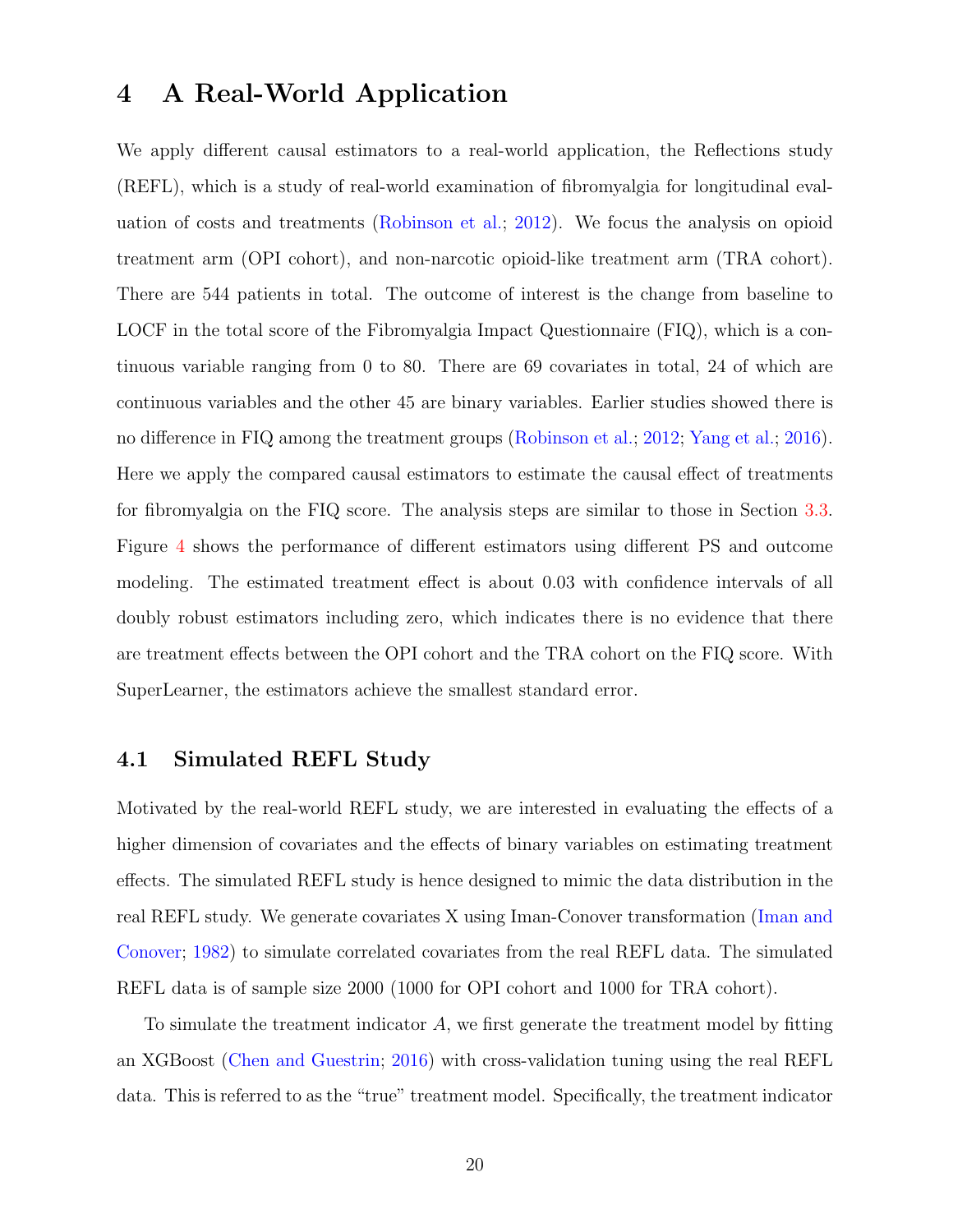<span id="page-20-0"></span>

Figure 4: Performance of various causal estimators on the real-data application. Different colors imply different causal estimators, x-axis differentiate the PS and/or outcome models. The red dotted line indicates a zero ATE.

is used as the outcome and all patient characteristics are included as covariates. We then generate the simulated treatment assignment A for the simulated REFL data following Bernoulli( $\hat{p}$ ) with  $\hat{p}$  estimated from the "true" treatment model. Similarly, the simulated outcomes  $Y$  are obtained from the outcome model which is fit by an XGBoost with crossvalidation tuning. This is referred to as the "true" outcome model.

Two simulation scenarios are designed with different "true" outcome models. The first one is the zero treatment effect (Zero ATE) scenario, where the "true" outcome model is based on fitting an XGBoost to outcome data with no treatment indicator, then using the predicted value from that model, denoted as  $\hat{Y}$ , to generate simulated outcomes by adding a Gaussian noise with variation obtained from the cross-validation process. The resulting simulated outcomes are considered "observed" outcomes, and  $\hat{Y}$ 's are considered "truth". The second one is the nonzero treatment effect (Nonzero ATE) scenario, where the "true" outcome model is constructed by fitting an XGBoost to outcome data with A simulated from the "true" treatment model as a covariate and other covariates included in the candidate set. The corresponding predicted value  $\hat{Y}$  from that fitted model is used to simulate data. There are 1000 simulated datasets generated, each one conducts a bootstrap 500 times.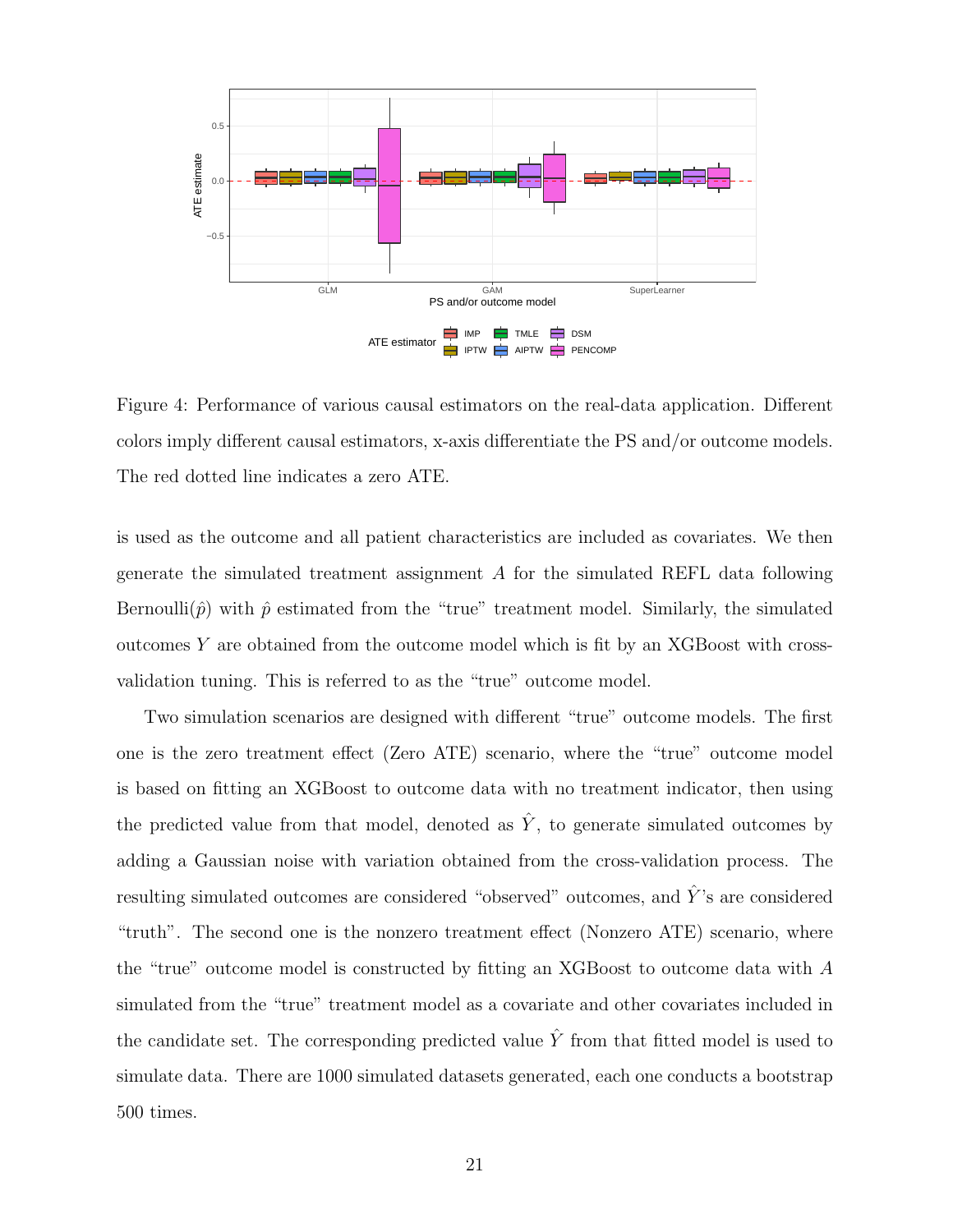<span id="page-21-0"></span>

(b)

Figure 5: Performance of various causal estimators on the simulated REFL study considering both a homogeneous treatment effect design (left, Zero ATE) and a heterogeneous treatment effect design (right, Nonzero ATE), respectively. (a) Box plots of the estimators. Different colors of boxes indicate different causal estimators, the x-axis differentiates the PS and/or outcome models. The red dotted lines indicate the ground truth ATE. (b) Performance of the estimators in terms of CI coverage and width, type I error, and variance ratio. Different colors imply different PS and/or outcome models. The red dotted lines indicate the ideal value or threshold of corresponding metrics. Results of PENCOMP may be truncated due to poor performance.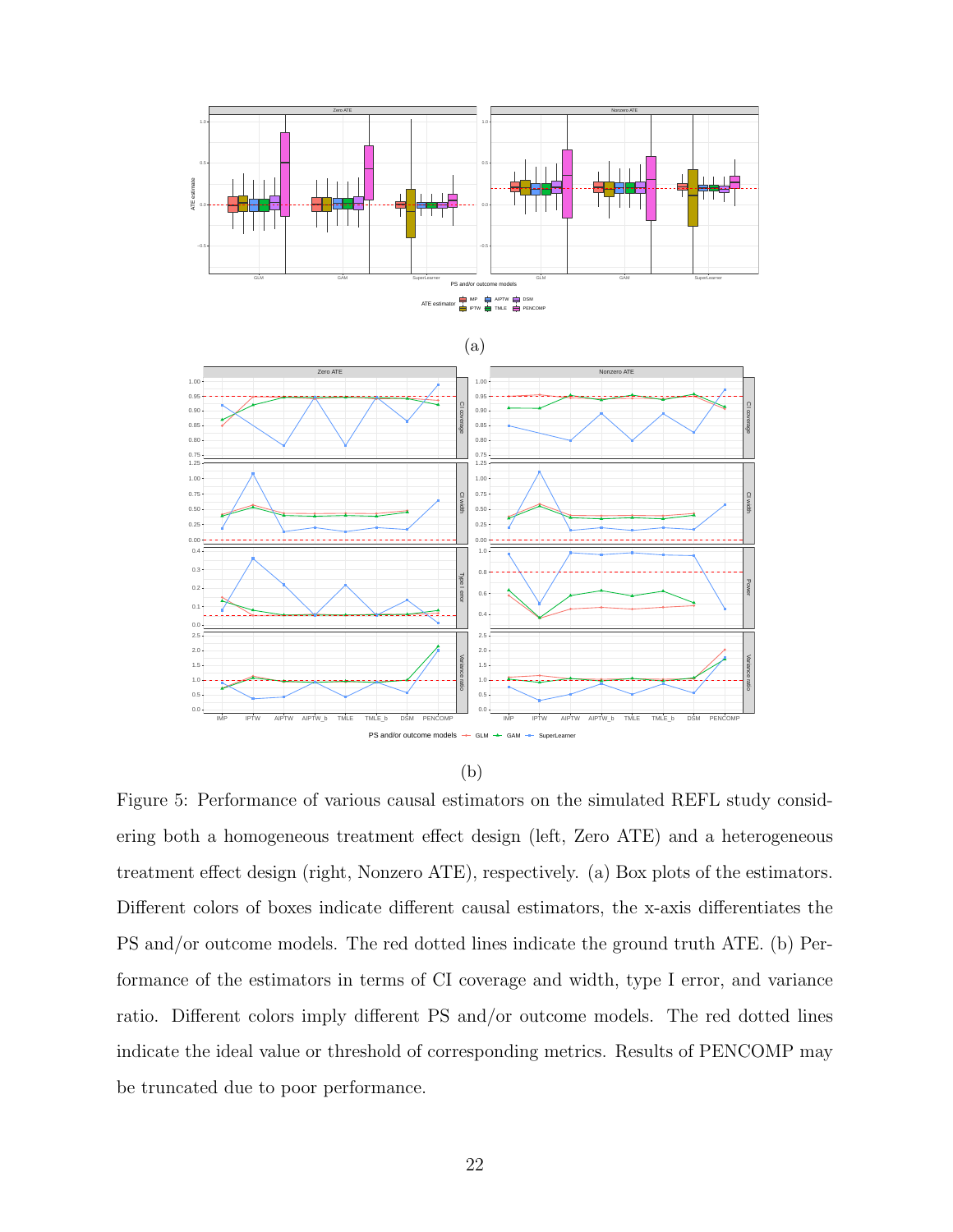Figure [5](#page-21-0) illustrate the performance of various causal estimators on the simulated REFL study considering Zero ATE design and Nonzero ATE design, respectively. Similar to findings in the simulation study in Section [3,](#page-12-0) doubly robust estimators, in general, outperform singly robust ATE estimators. Using SuperLearner for treatment and outcome modeling, doubly robust estimators achieve the smallest bias and MSE compared to using GLM, or GAM. Overall TMLE and AIPTW share similar performance. With GAM or Super-Learner, TMLE and AIPTW may be able to achieve a nominal confidence interval by using bootstrap confidence intervals. DSM has a relatively larger bias compared to TMLESL, TMLE, and AIPTW. DSM may achieve a nominal confidence interval with GAM. PEN-COMP suffers from severe bias and MSE with GLM or GAM. PENCOMP has improved performance with SuperLearner in terms of bias and MSE. However, PENCOMP suffers from a severe overcoverage and a large type I error in nearly all settings.

## <span id="page-22-0"></span>5 Practical Recommendations and Discussion

We have reviewed multiple doubly robust estimators and conducted simulations across a broad range of data scenarios. We vary causal inference test settings by adjusting a variety of knobs in the simulation, which include high covariate dimensions, nonlinearity of treatment and outcome surfaces, degree of overlap between treatment distributions as well as treatment effect heterogeneity. We make use of a powerful machine learning technique SuperLearner to help improve ATE estimation. Also, various doubly robust estimators are applied to a real-life application as an example. Our paper helps to provide guidelines for practical use of doubly robust estimators. Based on the simulations, we recommend to perform variable selection first, followed by using SuperLearner to model PS and outcomes. This would be followed by applying TMLE for estimating the ATE. Soft variable selection strategies may be used where the variable selection is conducted without requiring any modeling on the outcome, and thus provides robustness against misspecification [\(Tang](#page-26-10) [et al.;](#page-26-10) [2021\)](#page-26-10).

This work has multiple limitations that should be noted. First, throughout the paper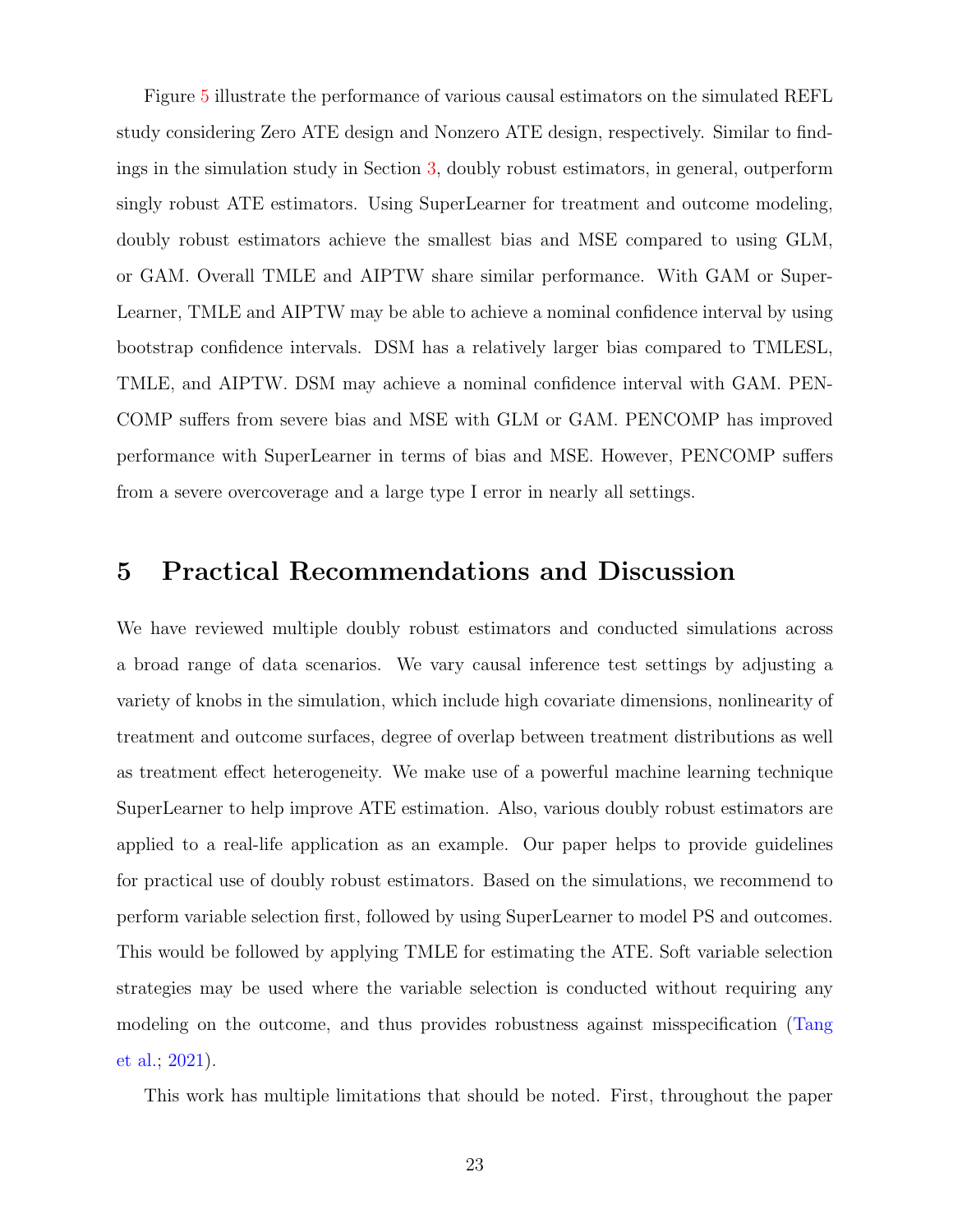we only consider Lasso for variable selection to illustrate the importance of the variable selection procedure. There might be better ways to remove treatment predictors such as using machine learning algorithms like random forest and neural networks. Second, we used the default SuperLearner library in the R package tmle. Apart from default libraries, more advanced machine learning algorithms including XGBoost and random forest can be used along with more variations of tuning parameters within each algorithm. Cross-validation would be used to select those tuning parameters. Also, an extension of evaluating the use of doubly robust estimators on survival data could be explored in the future.

In addition, our work focused only on doubly robust methods - in part due to the advantages in robustness over traditional methods. However, these methods still require correct specification of at least one of the models. Recent research proposed the use of model averaging across many methods to improve the robustness of comparative analyses [\(Zagar et al.;](#page-27-9) [2022\)](#page-27-9). Future work should compare the operating characteristics of doubly robust approaches to model averaging, or perhaps simply incorporating multiple doubly robust methods within the model averaging framework.

In summary, this work has provided best practice guidance on the use of doubly robust methods for comparative analysis based on real world data. The use of machine learning for variable selection and model development, along with estimation of treatment effects using TMLE, were found to help improved operating characteristics of doubly robust methods.

## Acknowledgements

Yang is partially supported by the NSF grant DMS 1811245, NIA grant 1R01AG066883, and NIEHS grant 1R01ES031651.

## References

<span id="page-23-0"></span>Abadie, A. and Imbens, G. W. (2006). Large sample properties of matching estimators for average treatment effects, Econometrica 74(1): 235–267.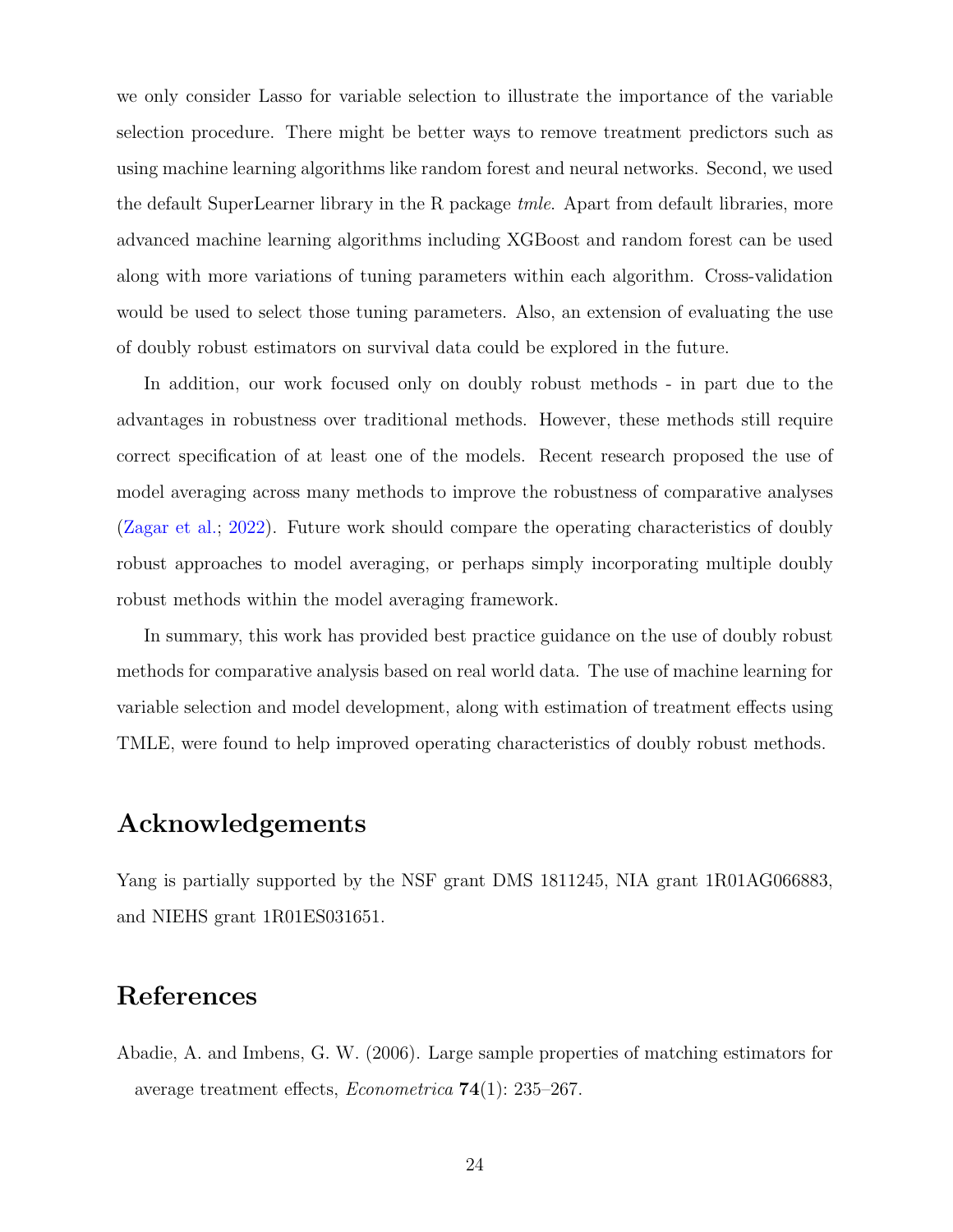- <span id="page-24-6"></span>Antonelli, J., Cefalu, M., Palmer, N. and Agniel, D. (2018). Doubly robust matching estimators for high dimensional confounding adjustment, *Biometrics* **74**(4): 1171–1179.
- <span id="page-24-2"></span>Brookhart, M. A., Schneeweiss, S., Rothman, K. J., Glynn, R. J., Avorn, J. and Stürmer, T.  $(2006)$ . Variable selection for propensity score models, American Journal of Epidemiology 163 $(12)$ : 1149–1156.
- <span id="page-24-3"></span>Cao, W., Tsiatis, A. A. and Davidian, M. (2009). Improving efficiency and robustness of the doubly robust estimator for a population mean with incomplete data, Biometrika 96(3): 723–734.
- <span id="page-24-7"></span>Chen, T. and Guestrin, C. (2016). Xgboost: A scalable tree boosting system, Proceedings of the 22nd ACM SIGKDD International Conference on Knowledge Discovery and Data Mining, KDD '16, Association for Computing Machinery, New York, NY, USA, p. 785–794.

URL: https://doi.org/10.1145/2939672.2939785

- <span id="page-24-1"></span>Chernozhukov, V., Chetverikov, D., Demirer, M., Duflo, E., Hansen, C., Newey, W. and Robins, J. (2018). Double/debiased machine learning for treatment and structural parameters, *The Econometrics Journal* **21**(1): C1–C68. URL: https://doi.org/10.1111/ectj.12097
- <span id="page-24-4"></span>Díaz, I. and van der Laan, M. J. (2011). Super learner based conditional density estimation with application to marginal structural models, *The International Journal of Biostatistics*  $7(1): 1-20.$

URL: https://doi.org/10.2202/1557-4679.1356

- <span id="page-24-0"></span>Glynn, A. N. and Quinn, K. M. (2010). An introduction to the augmented inverse propensity weighted estimator, Political Analysis 18(1): 36–56.
- <span id="page-24-5"></span>Hansen, B. B. (2008). The prognostic analogue of the propensity score, Biometrika 95(2): 481–488.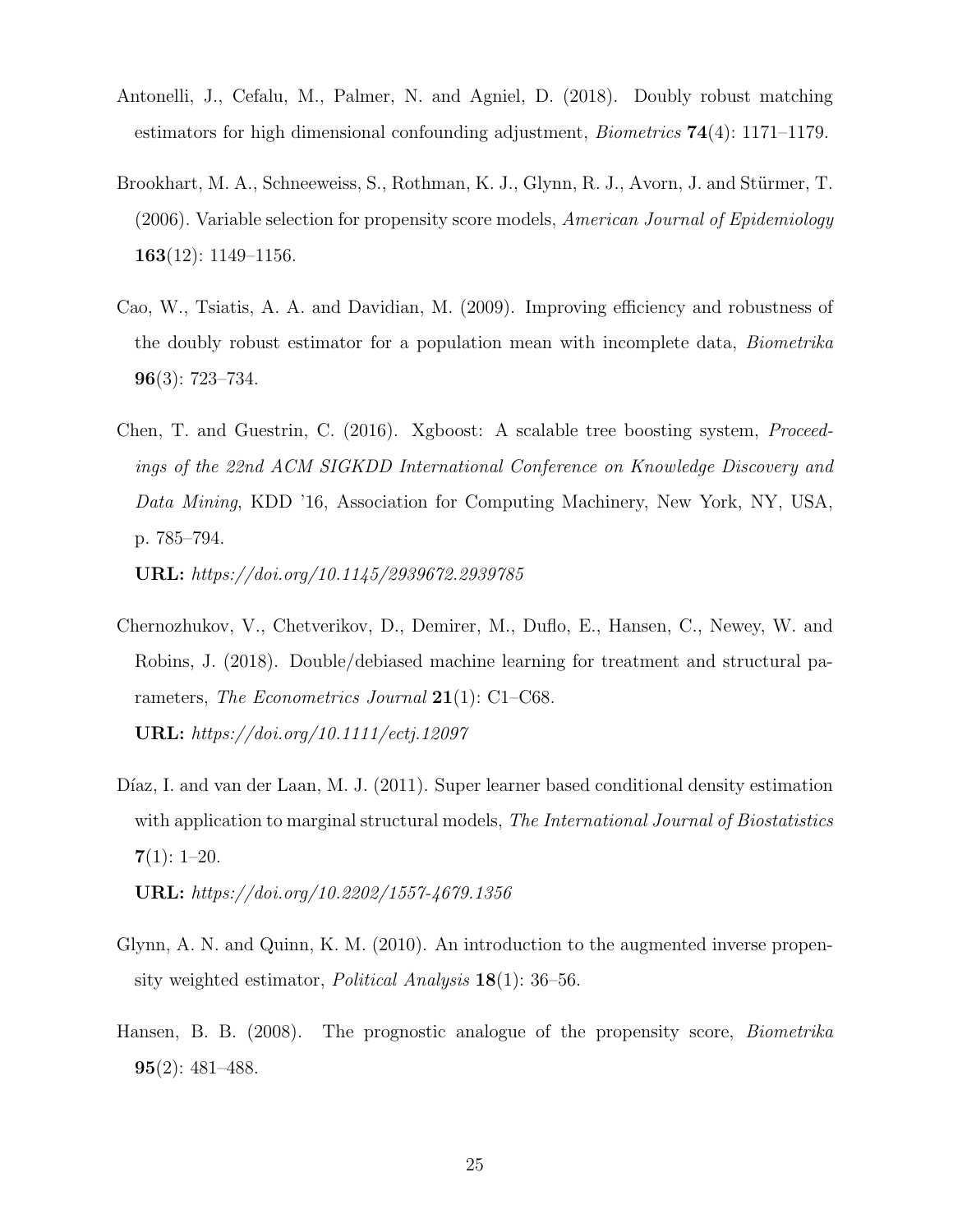- <span id="page-25-7"></span>Iman, R. L. and Conover, W.-J. (1982). A distribution-free approach to inducing rank correlation among input variables, Communications in Statistics-Simulation and Computation 11(3): 311–334.
- <span id="page-25-4"></span>Imbens, G. W. (2004). Nonparametric estimation of average treatment effects under exogeneity: a review, *Review of Economics and Statistics*  $86(1)$ : 4–29.
- <span id="page-25-0"></span>Kang, J. D. Y. and Schafer, J. L. (2007). Demystifying double robustness: a comparison of alternative strategies for estimating a population mean from incomplete data, Statistical Science  $22(4)$ : 523 – 539.

URL: https://doi.org/10.1214/07-STS227

- <span id="page-25-6"></span>Leacy, F. P. and Stuart, E. A. (2014). On the joint use of propensity and prognostic scores in estimation of the average treatment effect on the treated: a simulation study, Statistics in Medicine 33(20): 3488–3508.
- <span id="page-25-5"></span>Little, R. and An, H. (2004). Robust likelihood-based analysis of multivariate data with missing values, Statistica Sinica 14(3): 949–968. URL: http://www.jstor.org/stable/24307424
- <span id="page-25-3"></span>Lunceford, J. K. and Davidian, M. (2004). Stratification and weighting via the propensity score in estimation of causal treatment effects: a comparative study, Statistics in Medicine 23(19): 2937–2960.
- <span id="page-25-2"></span>Myers, J. A., Rassen, J. A., Gagne, J. J., Huybrechts, K. F., Schneeweiss, S., Rothman, K. J., Joffe, M. M. and Glynn, R. J. (2011). Effects of adjusting for instrumental variables on bias and precision of effect estimates, American Journal of Epidemiology 174(11): 1213–1222.
- <span id="page-25-1"></span>Neyman, J. (1923). Sur les applications de la thar des probabilities aux experiences agaricales: Essay des principle. Excerpts reprinted (1990) in English, Statistical Science 5: 463–472.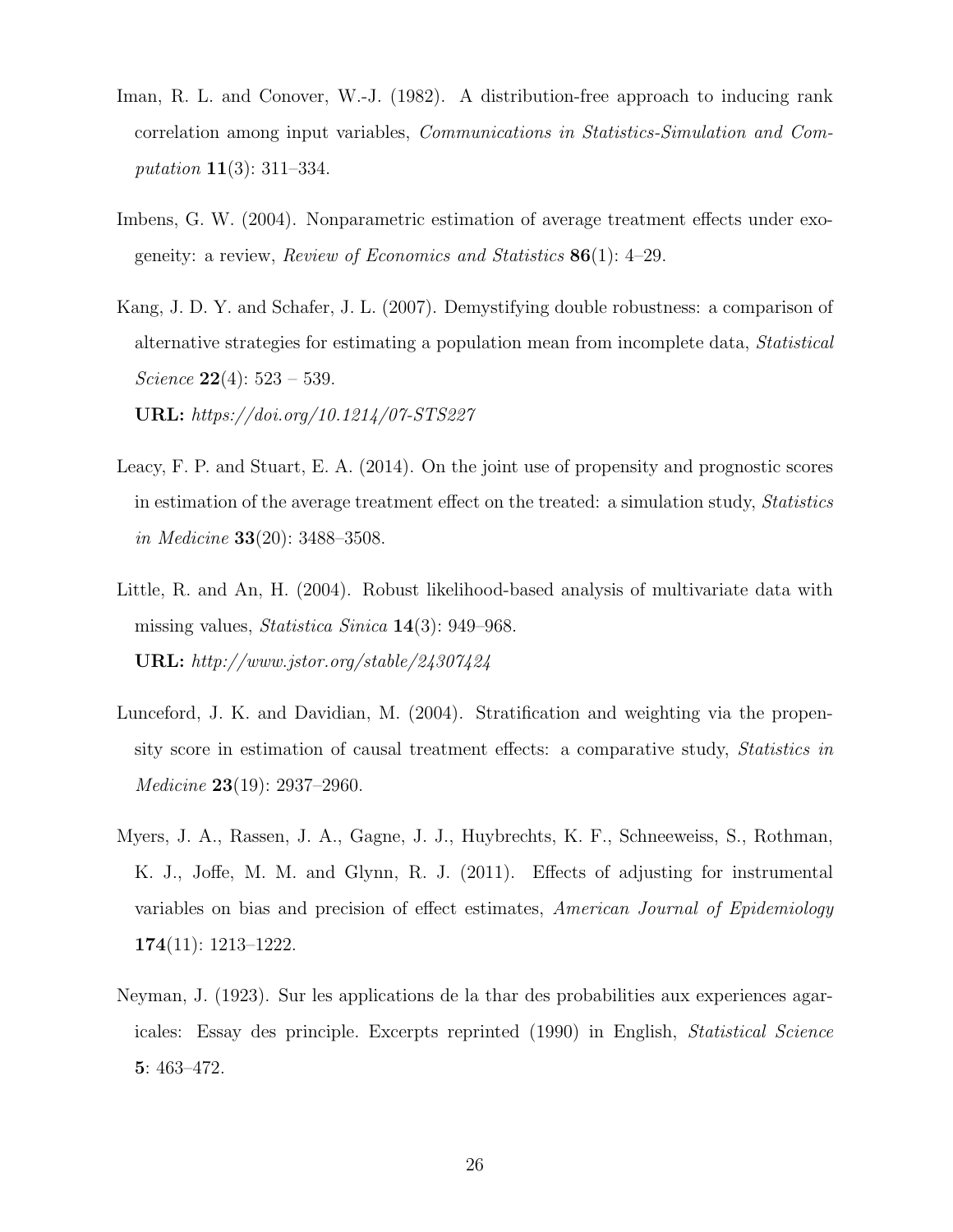- <span id="page-26-6"></span>Otsu, T. and Rai, Y. (2017). Bootstrap inference of matching estimators for average treatment effects, Journal of the American Statistical Association 112(520): 1720–1732.
- <span id="page-26-1"></span>Pearl, J. (2011). Invited commentary: understanding bias amplification, American Journal of Epidemiology 174(11): 1223–1227.
- <span id="page-26-5"></span>Pirracchio, R., Petersen, M. L. and Van Der Laan, M. (2015). Improving propensity score estimators' robustness to model misspecification using super learner, American Journal of Epidemiology  $181(2)$ : 108-119.
- <span id="page-26-4"></span>Porter, K. E., Gruber, S., Van Der Laan, M. J. and Sekhon, J. S. (2011). The relative performance of targeted maximum likelihood estimators, The International Journal of *Biostatistics*  $7(1)$ : 1–31.
- <span id="page-26-2"></span>Robins, J. M., Hernan, M. A. and Brumback, B. (2000). Marginal structural models and causal inference in epidemiology,  $Epidemiology$  **11**(5): 550–560.
- <span id="page-26-9"></span>Robinson, R. L., Kroenke, K., Mease, P., Williams, D. A., Chen, Y., D'Souza, D., Wohlreich, M. and McCarberg, B. (2012). Burden of illness and treatment patterns for patients with fibromyalgia, *Pain Medicine*  $13(10)$ : 1366–1376.
- <span id="page-26-3"></span>Rosenbaum, P. R. and Rubin, D. B. (1983). The central role of the propensity score in observational studies for causal effects, *Biometrika* **70**(1): 41–55.
- <span id="page-26-0"></span>Rubin, D. B. (1974). Estimating causal effects of treatments in randomized and nonrandomized studies, Journal of Educational Psychology 66(5): 688–701.
- <span id="page-26-7"></span>Stuart, E. A. (2010). Matching methods for causal inference: a review and a look forward, Statistical Science 25(1): 1–21.
- <span id="page-26-10"></span>Tang, D., Kong, D., Pan, W. and Wang, L. (2021). Variable selection for doubly robust causal inference, arXiv preprint arXiv:2007.14190 .
- <span id="page-26-8"></span>Tibshirani, R. (1996). Regression shrinkage and selection via the lasso, Journal of the Royal Statistical Society: Series B (Methodological) 58(1): 267–288.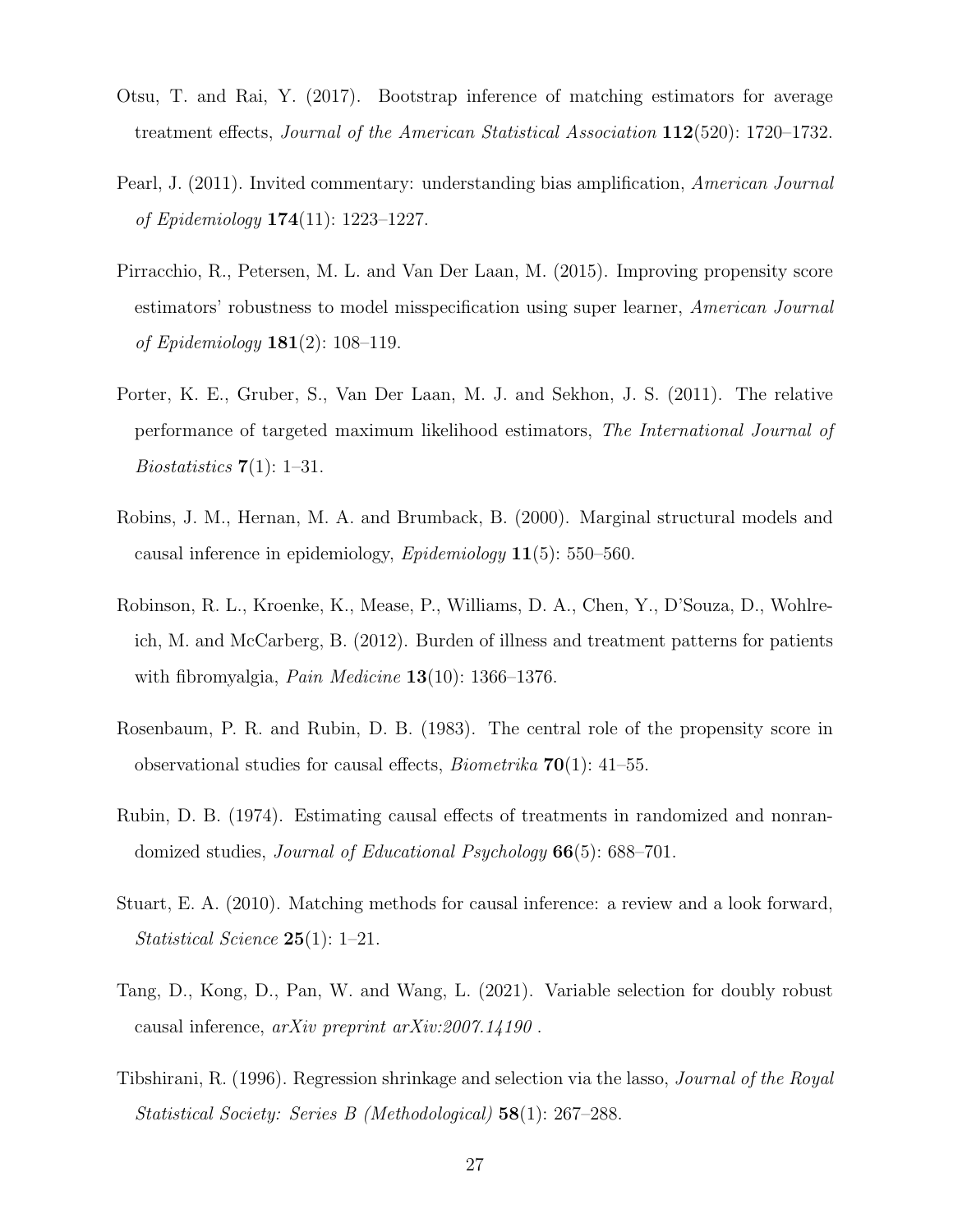- <span id="page-27-6"></span>van der Laan, M. J., Polley, E. C. and Hubbard, A. E. (2007). Super learner, Statistical Applications in Genetics and Molecular Biology 6(1): 1–23.
- <span id="page-27-0"></span>van der Laan, M. J. and Rubin, D. (2006). Targeted maximum likelihood learning, The International Journal of Biostatistics 2(1): 1043–1083.
- <span id="page-27-4"></span>van der Laan, M. and Rose, S. (2011). Targeted Learning: Causal Inference for Observational and Experimental Data, Springer Series in Statistics, Springer New York. URL: https://books.google.com/books?id=RGnSX5aCAgQC
- <span id="page-27-7"></span>Waernbaum, I. (2012). Model misspecification and robustness in causal inference: comparing matching with doubly robust estimation, *Statistics in Medicine*  $31(15)$ : 1572–1581.
- <span id="page-27-3"></span>Yang, S. and Ding, P. (2018). Asymptotic inference of causal effects with observational studies trimmed by the estimated propensity scores, Biometrika 105: 487–493.
- <span id="page-27-8"></span>Yang, S., Imbens, G. W., Cui, Z., Faries, D. E. and Kadziola, Z. (2016). Propensity score matching and subclassification in observational studies with multi-level treatments, Biometrics 72(4): 1055–1065.
- <span id="page-27-2"></span>Yang, S., Kim, J. K. and Song, R. (2020). Doubly robust inference when combining probability and non-probability samples with high dimensional data, Journal of the Royal Statistical Society: Series B (Statistical Methodology) 82(2): 445–465.
- <span id="page-27-1"></span>Yang, S. and Zhang, Y. (2022). Multiply robust matching estimators of average and quantile treatment effects, Scandinavian Journal of Statistics pp. 1–31. URL: https://onlinelibrary.wiley.com/doi/abs/10.1111/sjos.12585
- <span id="page-27-9"></span>Zagar, A., Kadziola, Z., Lipkovich, I., Madigan, D. and Faries, D. (2022). Evaluating bias control strategies in observational studies using frequentist model averaging, Journal of Biopharmaceutical Statistics pp. 1–30.
- <span id="page-27-5"></span>Zhang, G. and Little, R. (2009). Extensions of the penalized spline of propensity prediction method of imputation, Biometrics 65(3): 911–918.